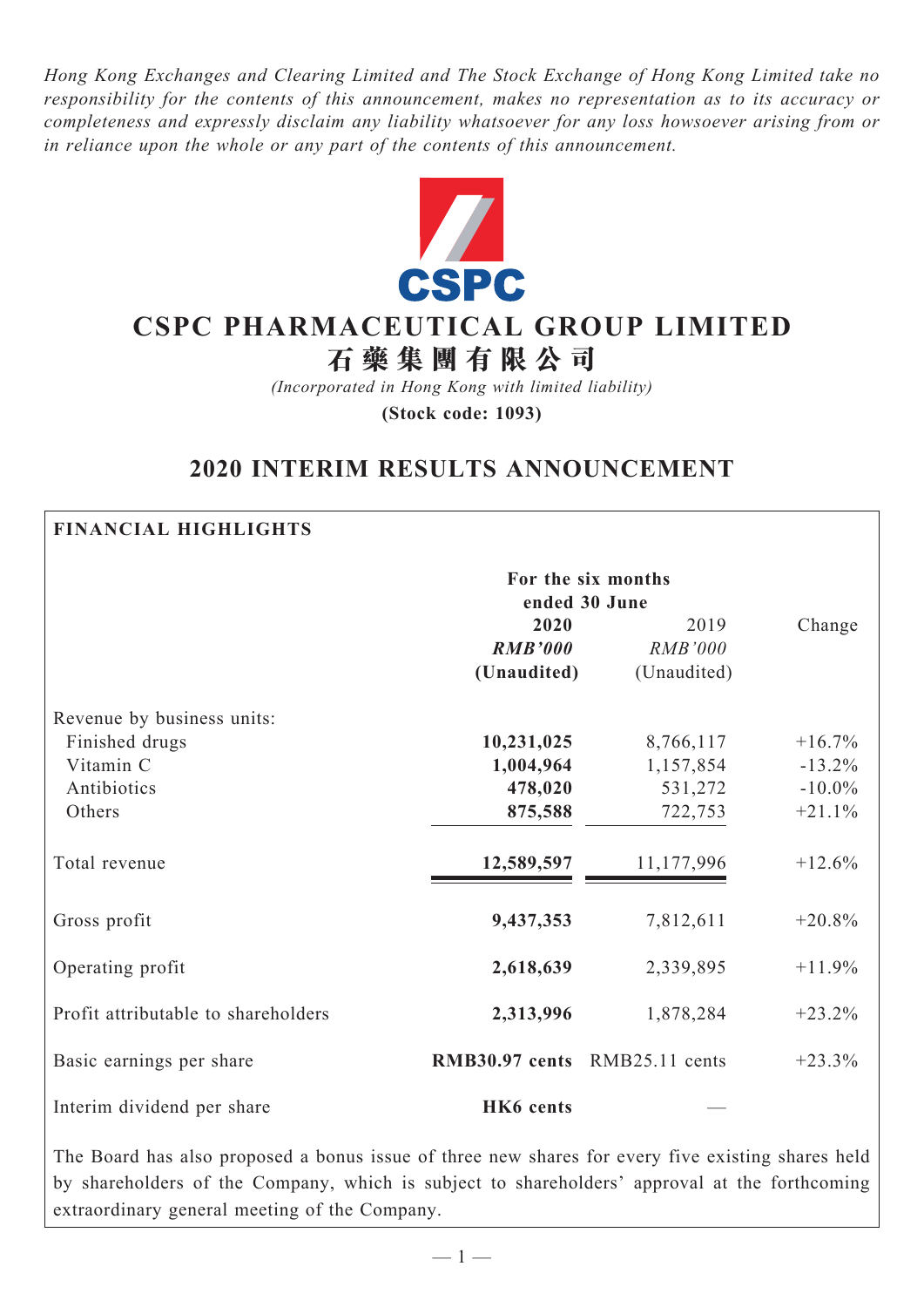The Board of Directors of CSPC Pharmaceutical Group Limited (the "Company") is pleased to announce the unaudited condensed consolidated results of the Company and its subsidiaries (the "Group") for the six months ended 30 June 2020 as follows:

# **CONDENSED CONSOLIDATED Statement of Profit or Loss**

*For the six months ended 30 June 2020*

|                                                                                                                                                                                                                   | For the six months<br>ended 30 June |                                                                                                                 |                                                                                                               |  |
|-------------------------------------------------------------------------------------------------------------------------------------------------------------------------------------------------------------------|-------------------------------------|-----------------------------------------------------------------------------------------------------------------|---------------------------------------------------------------------------------------------------------------|--|
|                                                                                                                                                                                                                   | <b>Notes</b>                        | 2020<br><b>RMB'000</b><br>(Unaudited)                                                                           | 2019<br>RMB'000<br>(Unaudited)                                                                                |  |
| Revenue<br>Cost of sales                                                                                                                                                                                          | $\mathfrak{Z}$                      | 12,589,597<br>(3, 152, 244)                                                                                     | 11,177,996<br>(3,365,385)                                                                                     |  |
| Gross profit<br>Other income<br>Other gains or losses<br>Selling and distribution expenses<br>Administrative expenses<br>Research and development expenses<br>Other expenses<br>Operating profit<br>Finance costs |                                     | 9,437,353<br>90,401<br>10,558<br>(4,875,740)<br>(561, 288)<br>(1,452,498)<br>(30, 147)<br>2,618,639<br>(5, 549) | 7,812,611<br>73,300<br>25,758<br>(4,227,175)<br>(383, 206)<br>(941, 694)<br>(19,699)<br>2,339,895<br>(26,908) |  |
| Share of results of associates<br>Share of results of joint ventures<br>Gain on disposal of subsidiaries<br>Loss on deemed disposal of a subsidiary                                                               |                                     | (9, 942)<br>16,736<br>314,901<br>(19, 038)                                                                      | 24,573                                                                                                        |  |
| Profit before tax<br>Income tax expense                                                                                                                                                                           | $\overline{A}$<br>5                 | 2,915,747<br>(565, 273)                                                                                         | 2,337,560<br>(449, 293)                                                                                       |  |
| Profit for the period                                                                                                                                                                                             |                                     | 2,350,474                                                                                                       | 1,888,267                                                                                                     |  |
| Profit for the period attributable to:<br>Owners of the Company<br>Non-controlling interests                                                                                                                      |                                     | 2,313,996<br>36,478<br>2,350,474                                                                                | 1,878,284<br>9,983<br>1,888,267                                                                               |  |
|                                                                                                                                                                                                                   |                                     | <b>RMB</b> cents<br>(Unaudited)                                                                                 | RMB cents<br>(Unaudited)<br>(Restated)                                                                        |  |
| Earnings per share<br>— Basic                                                                                                                                                                                     | $\overline{7}$                      | 30.97                                                                                                           | 25.11                                                                                                         |  |
| Diluted                                                                                                                                                                                                           |                                     | 30.96                                                                                                           | 25.11                                                                                                         |  |

 $-2-$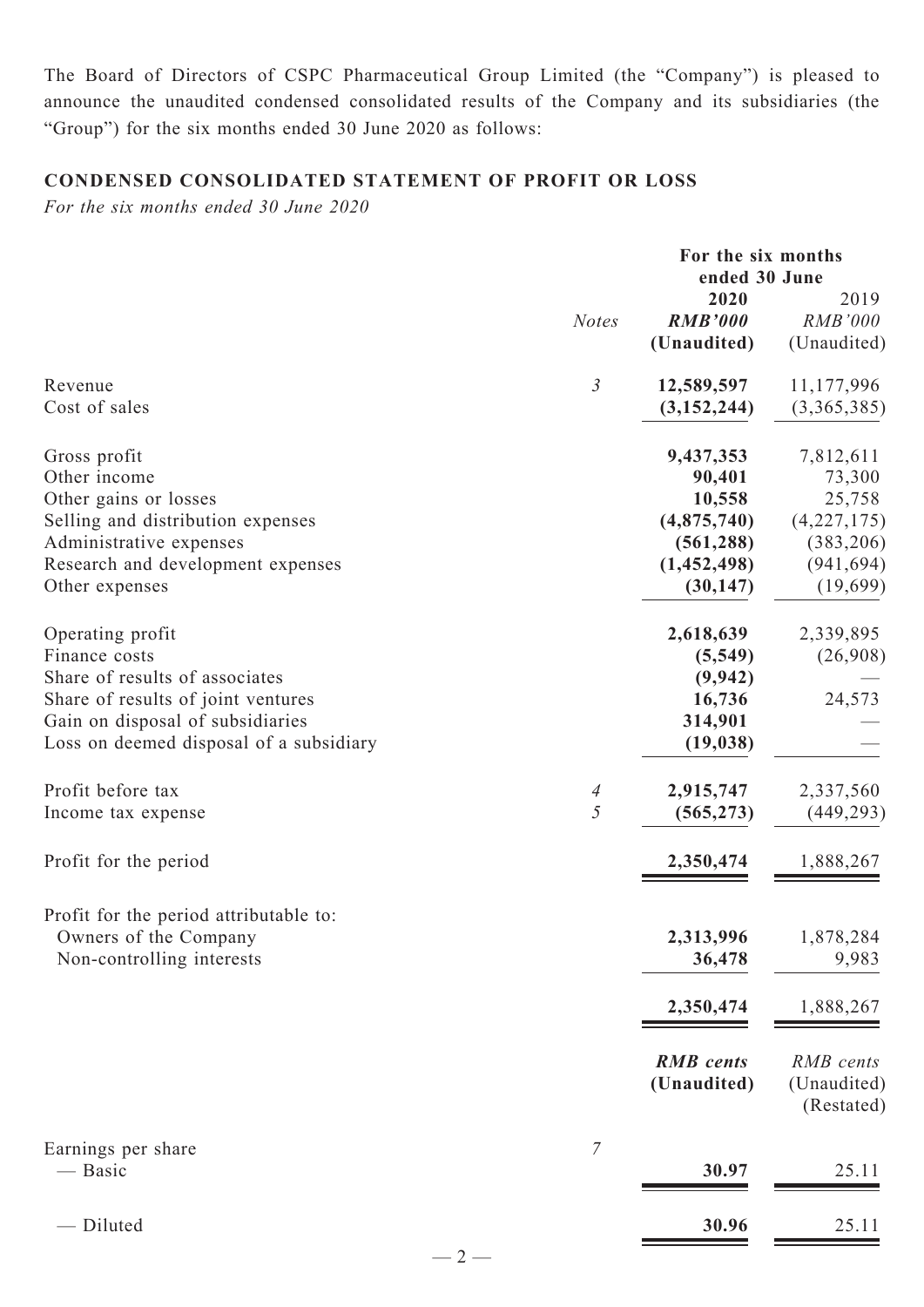# **CONDENSED CONSOLIDATED statement of Profit or Loss and Other comprehensive income**

*For the six months ended 30 June 2020*

|                                                               | For the six months |                |  |
|---------------------------------------------------------------|--------------------|----------------|--|
|                                                               | ended 30 June      |                |  |
|                                                               | 2020               | 2019           |  |
|                                                               | <b>RMB'000</b>     | <b>RMB'000</b> |  |
|                                                               | (Unaudited)        | (Unaudited)    |  |
| Profit for the period                                         | 2,350,474          | 1,888,267      |  |
| Other comprehensive income                                    |                    |                |  |
| Item that will not be reclassified to profit or loss:         |                    |                |  |
| Fair value gain on investments in financial assets measured   |                    |                |  |
| at fair value through other comprehensive income, net         |                    |                |  |
| of tax                                                        | 323,429            | 9,030          |  |
| Item that may be reclassified subsequently to profit or loss: |                    |                |  |
| Exchange differences on translation of foreign operations     | (1, 471)           | (5,127)        |  |
| Other comprehensive income for the period,                    |                    |                |  |
| net of income tax                                             | 321,958            | 3,903          |  |
| Total comprehensive income for the period                     | 2,672,432          | 1,892,170      |  |
| Total comprehensive income for the period attributable to:    |                    |                |  |
| Owners of the Company                                         | 2,635,954          | 1,882,187      |  |
| Non-controlling interests                                     | 36,478             | 9,983          |  |
|                                                               | 2,672,432          | 1,892,170      |  |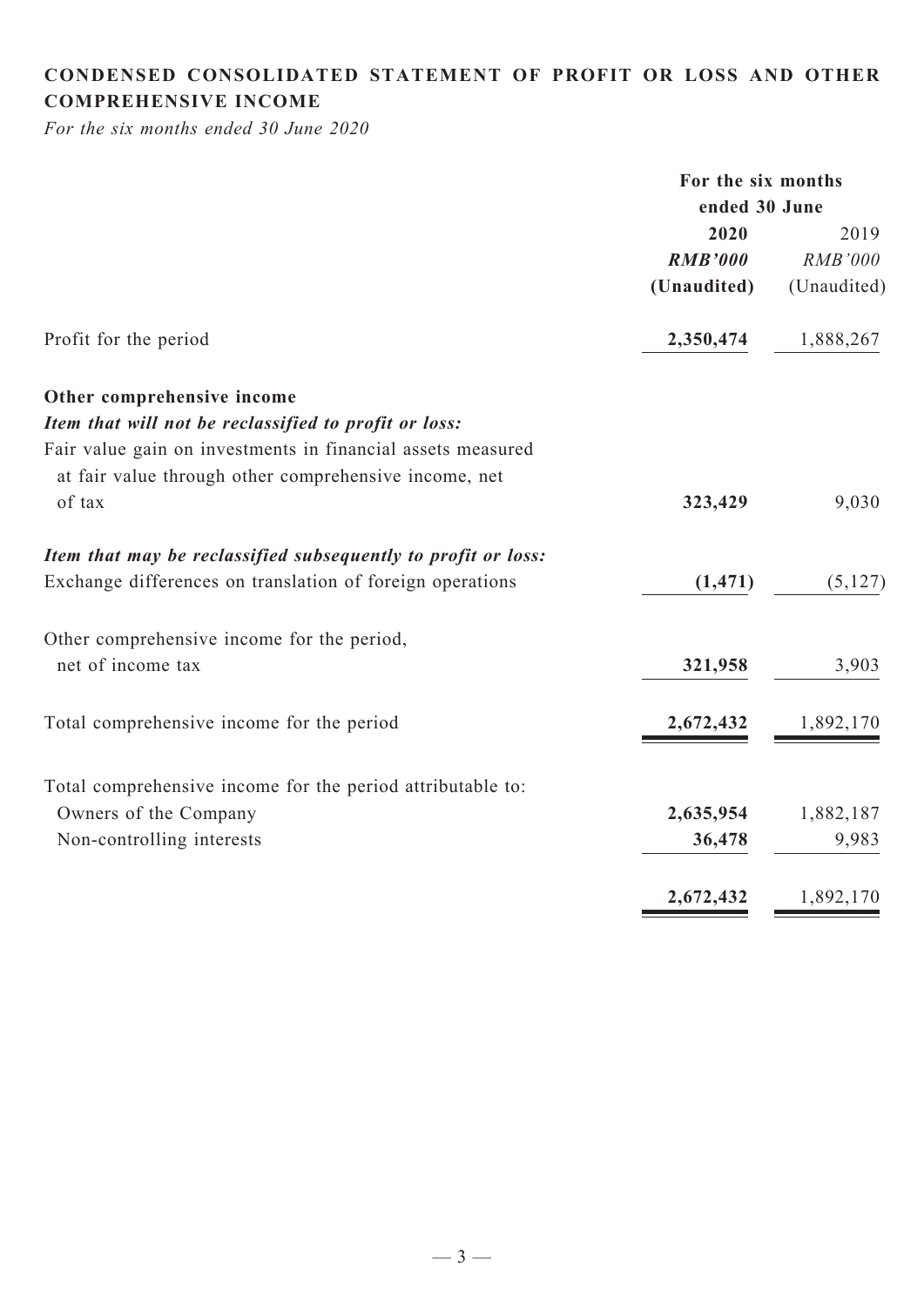# **CONDENSED CONSOLIDATED STATEMENT OF FINANCIAL POSITION**

*As at 30 June 2020*

| <b>Notes</b><br><b>Non-current assets</b><br>Property, plant and equipment | 30 June<br>31 December<br>2020<br>2019<br><b>RMB'000</b><br><b>RMB'000</b><br>(Unaudited)<br>(Audited)<br>7,912,649<br>8,459,176<br>1,097,808<br>823,202 |
|----------------------------------------------------------------------------|----------------------------------------------------------------------------------------------------------------------------------------------------------|
|                                                                            |                                                                                                                                                          |
|                                                                            |                                                                                                                                                          |
|                                                                            |                                                                                                                                                          |
|                                                                            |                                                                                                                                                          |
|                                                                            |                                                                                                                                                          |
|                                                                            |                                                                                                                                                          |
| Right-of-use assets                                                        |                                                                                                                                                          |
| Goodwill                                                                   | 149,983<br>188,964                                                                                                                                       |
| Other intangible assets                                                    | 508,740<br>1,135,662                                                                                                                                     |
| Interest in associates                                                     | 472,423<br>231,135                                                                                                                                       |
| Interests in joint ventures                                                | 243,437<br>176,639                                                                                                                                       |
| Amount due from an associate                                               | 24,731                                                                                                                                                   |
| Amounts due from joint ventures                                            | 708,931<br>150,432                                                                                                                                       |
| Financial assets measured at fair value                                    |                                                                                                                                                          |
| through other comprehensive income                                         | 1,417,938<br>1,077,932                                                                                                                                   |
| Deferred tax assets                                                        | 30,012<br>34,843                                                                                                                                         |
| Deposits                                                                   | 110,370<br>343,380                                                                                                                                       |
|                                                                            | 12,677,022<br>12,621,365                                                                                                                                 |
| <b>Current assets</b>                                                      |                                                                                                                                                          |
| Inventories                                                                | 2,103,449<br>2,535,743                                                                                                                                   |
| $\delta$<br>Trade receivables                                              | 2,907,951<br>2,258,844                                                                                                                                   |
| 9<br>Deposits, prepayments and other receivables                           | 986,871<br>567,252                                                                                                                                       |
| <b>Bills</b> receivables<br>10                                             | 2,665,871<br>1,993,083                                                                                                                                   |
| Trade receivables due from related companies<br>11                         | 99,324<br>140,183                                                                                                                                        |
| Amounts due from joint ventures                                            | 58,628<br>172,151                                                                                                                                        |
| Other financial assets                                                     | 387<br>536                                                                                                                                               |
| Structured bank deposits<br>12                                             | 1,536,176<br>1,838,159                                                                                                                                   |
| Restricted bank deposits                                                   | 69,489<br>186,293                                                                                                                                        |
| Bank balances and cash                                                     | 5,948,368<br>4,118,236                                                                                                                                   |
|                                                                            | 13,696,957<br>16,490,037                                                                                                                                 |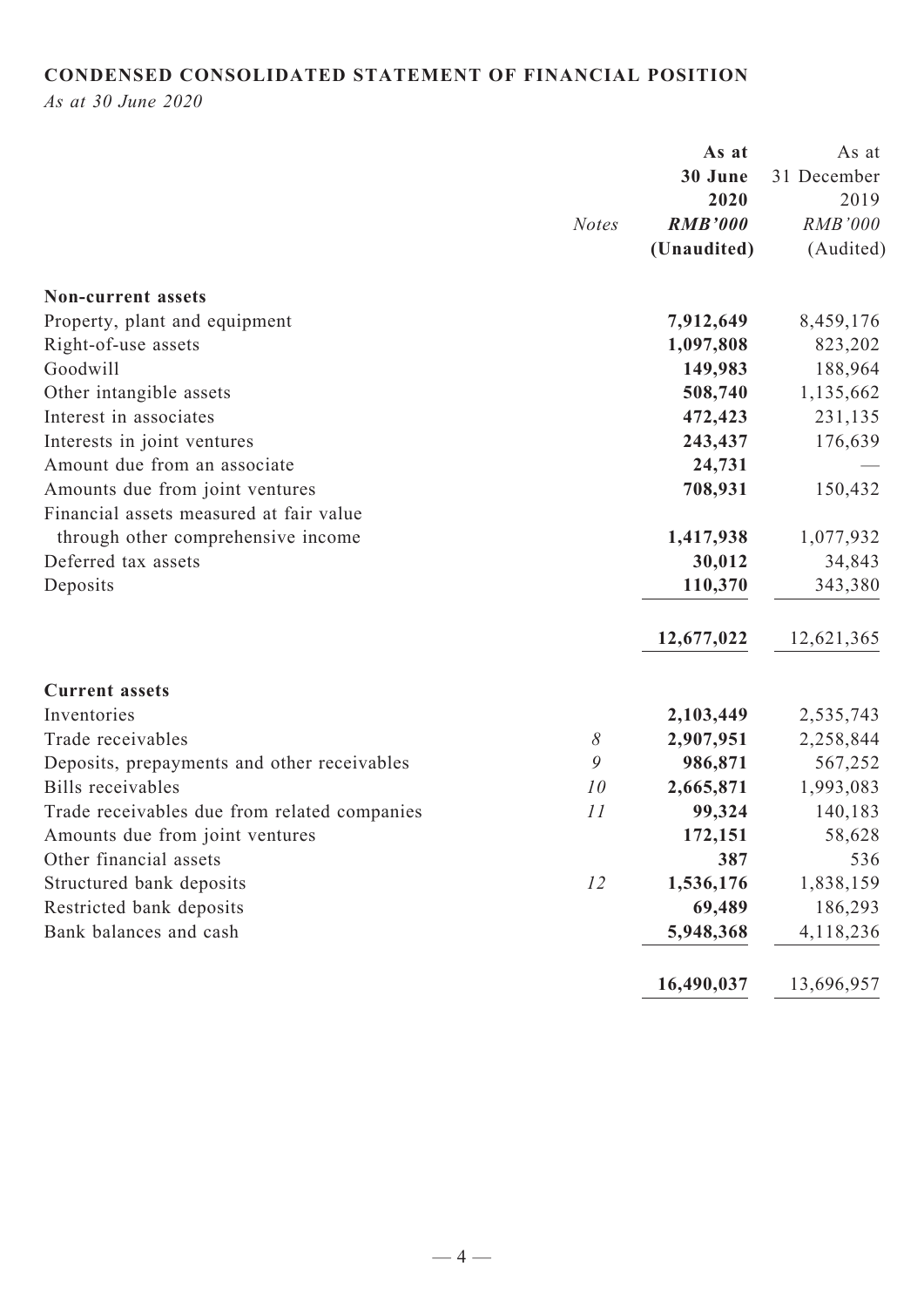|                                              |              | As at          | As at          |
|----------------------------------------------|--------------|----------------|----------------|
|                                              |              | 30 June        | 31 December    |
|                                              |              | 2020           | 2019           |
|                                              | <b>Notes</b> | <b>RMB'000</b> | <b>RMB'000</b> |
|                                              |              | (Unaudited)    | (Audited)      |
| <b>Current liabilities</b>                   |              |                |                |
| Trade payables                               | 13           | 1,169,971      | 1,110,883      |
| Other payables                               | 14           | 5,544,761      | 3,691,652      |
| Contract liabilities                         |              | 197,580        | 503,755        |
| Bills payables                               | 15           | 397,075        | 316,137        |
| Contingent consideration payable             |              | 19,013         | 18,130         |
| Amounts due to related companies             |              | 25,938         | 10,854         |
| Amount due to an associate                   |              | 64,627         | 124,627        |
| Amount due to a joint venture                |              | 33,511         | 104,678        |
| Lease liabilities                            |              | 81,779         | 74,235         |
| Tax liabilities                              |              | 270,856        | 258,823        |
| Borrowing                                    |              | 99,000         | 23,000         |
|                                              |              | 7,904,111      | 6,236,774      |
| Net current assets                           |              | 8,585,926      | 7,460,183      |
| Total assets less current liabilities        |              | 21,262,948     | 20,081,548     |
| <b>Non-current liabilities</b>               |              |                |                |
| Other payables                               | 14           | 155,519        | 154,733        |
| Contingent consideration payable             |              |                | 13,923         |
| Lease liabilities                            |              | 108,570        | 90,300         |
| Deferred tax liabilities                     |              | 293,334        | 304,427        |
|                                              |              | 557,423        | 563,383        |
| Net assets                                   |              | 20,705,525     | 19,518,165     |
|                                              |              |                |                |
| <b>Capital and reserves</b><br>Share capital |              | 10,899,412     | 10,899,412     |
| Reserves                                     |              | 9,068,566      | 7,562,311      |
|                                              |              |                |                |
| Equity attributable to owners of the Company |              | 19,967,978     | 18,461,723     |
| Non-controlling interests                    |              | 737,547        | 1,056,442      |
| <b>Total equity</b>                          |              | 20,705,525     | 19,518,165     |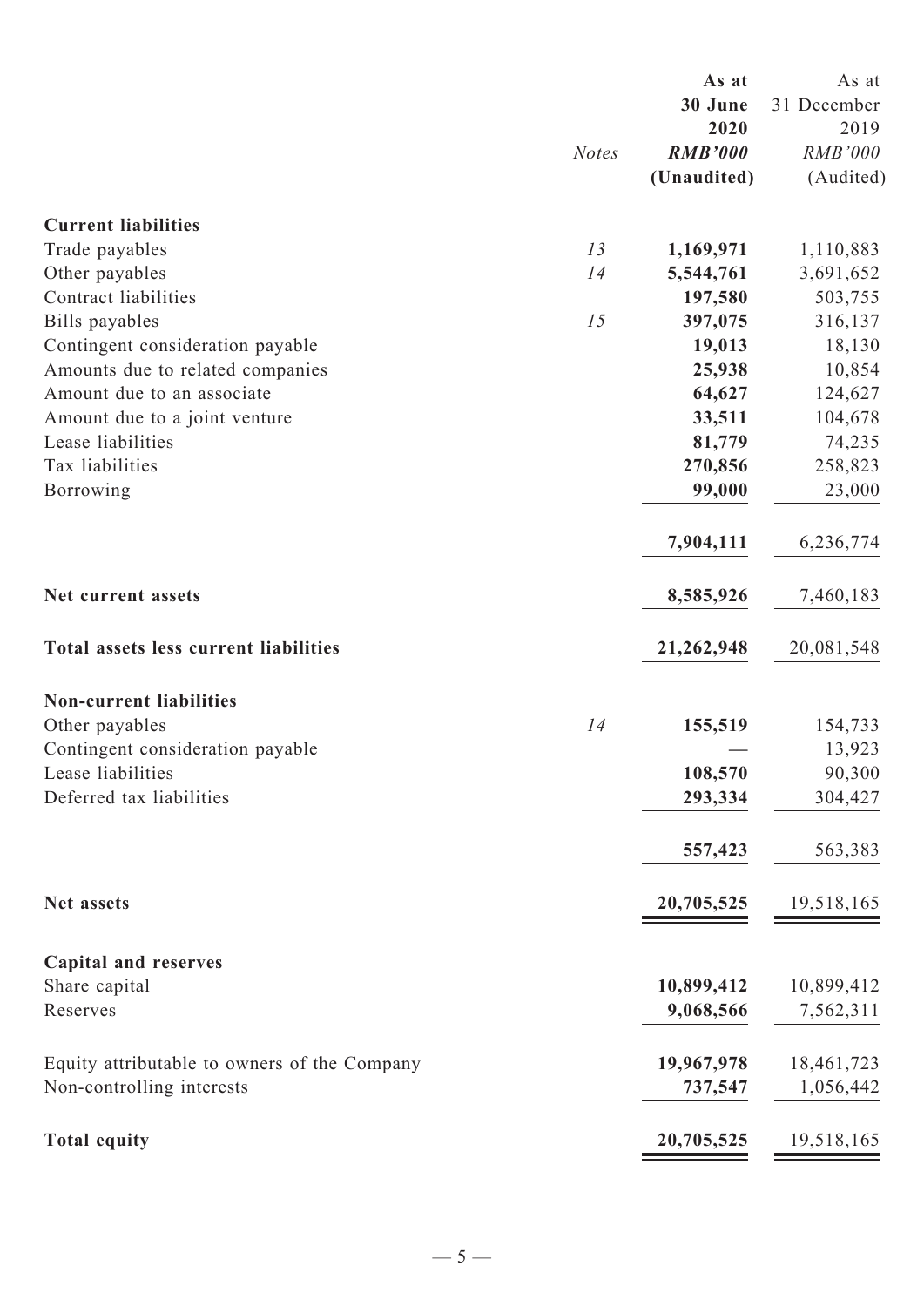## **NOTES TO THE CONDENSED CONSOLIDATED FINANCIAL STATEMENTS**

*For the six months ended 30 June 2020*

#### **1. BASIS OF PREPARATION**

The Company is a public limited company incorporated in Hong Kong and its shares are listed on The Stock Exchange of Hong Kong Limited.

The condensed consolidated financial statements have been prepared in accordance with Hong Kong Accounting Standard ("HKAS") 34 *Interim Financial Reporting* issued by the Hong Kong Institute of Certified Public Accountants (the "HKICPA") as well as with the applicable disclosure requirements of Appendix 16 to the Rules Governing the Listing of Securities on The Stock Exchange of Hong Kong Limited.

The financial information relating to the year ended 31 December 2019 that is presented in these condensed consolidated financial statements as comparative information does not constitute the Company's statutory annual consolidated financial statements for that year but is derived from those financial statements. Further information relating to these statutory financial statements is as follows:

- The Company has delivered the financial statements for the year ended 31 December 2019 to the Registrar of Companies as required by section 662(3) of and Part 3 of Schedule 6 to the Hong Kong Companies Ordinance.
- The Company's auditor has reported on those financial statements. The auditor's report was unqualified; did not include a reference to any matters to which the auditor drew attention by way of emphasis without qualifying its report; and did not contain a statement under sections 406(2), 407(2) or (3) of the Hong Kong Companies Ordinance.

#### **2. PRINCIPAL ACCOUNTING POLICIES**

The condensed consolidated financial statements have been prepared on the historical cost basis, except for certain financial instruments which are measured at fair values as appropriate.

Other than changes in accounting policies resulting from application of amendments to Hong Kong Financial Reporting Standards ("HKFRSs"), the accounting policies and methods of computation used in the condensed consolidated financial statements for the six months ended 30 June 2020 are the same as those followed in the preparation of the Group's annual financial statements for the year ended 31 December 2019.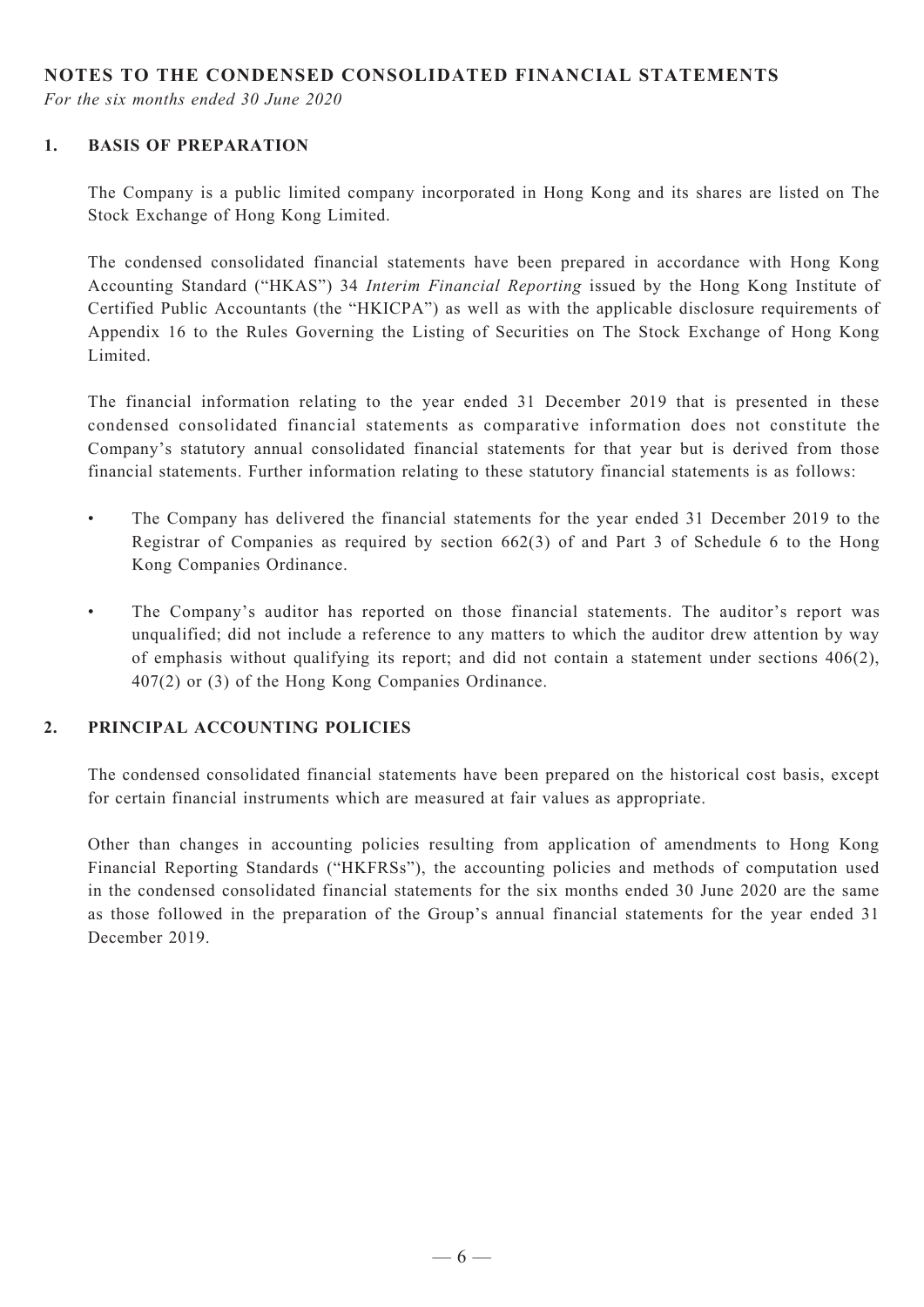#### *Application of amendments to HKFRSs*

In the current interim period. the Group has applied the Amendments to References to the Conceptual Framework in HKFRS Standards and the following amendments to HKFRSs issued by the HKICPA, for the first time, which are mandatorily effective for the annual period beginning on or after l January 2020 for the preparation of the Group's condensed consolidated financial statements:

| Amendments to HKAS 1 and | Definition of Material         |
|--------------------------|--------------------------------|
| HKAS 8                   |                                |
| Amendments to HKFRS 3    | Definition of a Business       |
| Amendments to HKFRS 9,   | Interest Rate Benchmark Reform |
| HKAS 39 and HKFRS 7      |                                |

The application of the Amendments to Reference to the Conceptual Framework in HKFRS Standards and the amendments to HKFRSs in the current period has had no material impact on the Group's financial positions and performance for the current and prior periods and/on the disclosures set out in these condensed consolidated financial statements.

#### **3. Revenue and SEGMENT INFORMATION**

Information reported to the board of directors, being the chief operating decision maker ("CODM"), for the purpose of resources allocation and assessment of segment performance focuses on types of goods delivered.

The Group's reportable segments under HKFRS 8 *Operating Segments* are as follows:

- (a) Finished drugs research and development, manufacture and sale of pharmaceutical products;
- (b) Vitamin C manufacture and sale of vitamin C products in bulk form;
- (c) Antibiotics manufacture and sale of antibiotic products in bulk form; and
- (d) Others manufacture and sale of functional food products (including caffeine additives and vitamin supplements), glucose products and provision of healthcare services

Revenue is recognised at a point of time upon control of the goods has transferred, being when the goods have been delivered to the customer's specific location. Following delivery, the customer bears the risks of obsolescence and loss in relation to the goods.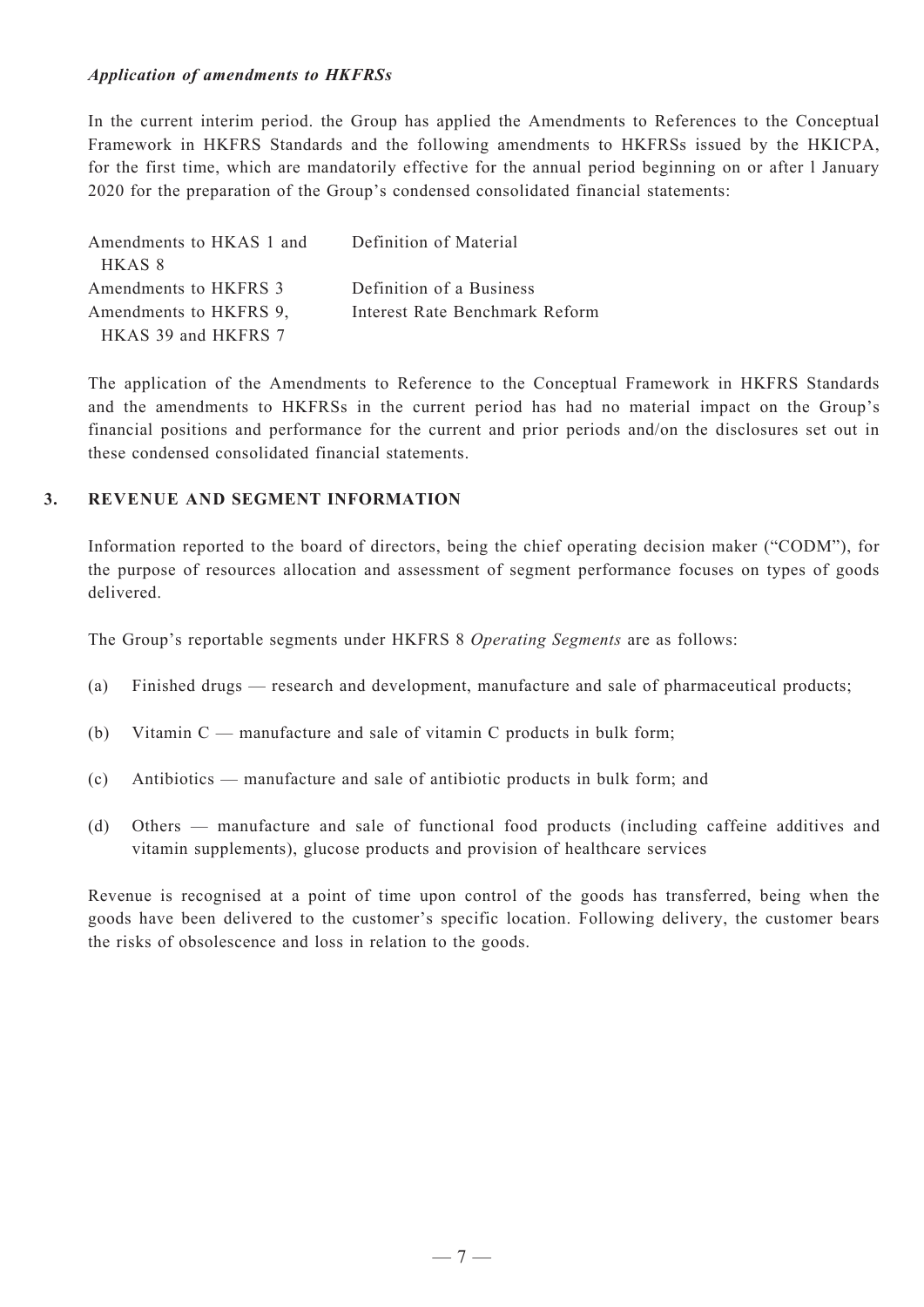The following is an analysis of the Group's revenue and results by operating and reportable segments:

# **For the six months ended 30 June 2020 (Unaudited)**

|                                                                                                                                                                                          | Finished<br>drugs<br><b>RMB'000</b> | Vitamin C<br><b>RMB'000</b> | <b>Antibiotics</b><br><b>RMB'000</b> | <b>Others</b><br><b>RMB'000</b> | Segment<br>total<br><b>RMB'000</b> | Eliminations<br><b>RMB'000</b> | Consolidated<br><b>RMB'000</b>                                     |
|------------------------------------------------------------------------------------------------------------------------------------------------------------------------------------------|-------------------------------------|-----------------------------|--------------------------------------|---------------------------------|------------------------------------|--------------------------------|--------------------------------------------------------------------|
| <b>SEGMENT REVENUE</b><br>External sales<br>Inter-segment sales                                                                                                                          | 10,231,025                          | 1,004,964<br>3,263          | 478,020<br>81,682                    | 875,588<br>8,108                | 12,589,597<br>93,053               | (93, 053)                      | 12,589,597                                                         |
| <b>TOTAL REVENUE</b>                                                                                                                                                                     | 10,231,025                          | 1,008,227                   | 559,702                              | 883,696                         | 12,682,650                         | (93, 053)                      | 12,589,597                                                         |
| <b>SEGMENT PROFIT</b>                                                                                                                                                                    | 2,188,973                           | 204,562                     | 52,321                               | 195,558                         |                                    |                                | 2,641,414                                                          |
| Unallocated income<br>Unallocated expenses                                                                                                                                               |                                     |                             |                                      |                                 |                                    |                                | 73,249<br>(96, 024)                                                |
| Operating profit<br>Finance costs<br>Share of results of associates<br>Share of results of joint ventures<br>Gain on disposal of subsidiaries<br>Loss on deemed disposal of a subsidiary |                                     |                             |                                      |                                 |                                    |                                | 2,618,639<br>(5,549)<br>(9, 942)<br>16,736<br>314,901<br>(19, 038) |
| Profit before tax                                                                                                                                                                        |                                     |                             |                                      |                                 |                                    |                                | 2,915,747                                                          |

# For the six months ended 30 June 2019 (Unaudited)

|                                                                         | Finished<br>drugs<br>RMB'000 | Vitamin C<br>RMB'000 | Antibiotics<br>RMB'000 | Others<br>RMB'000 | Segment<br>total<br>RMB'000 | Eliminations<br>RMB'000 | Consolidated<br>RMB'000         |
|-------------------------------------------------------------------------|------------------------------|----------------------|------------------------|-------------------|-----------------------------|-------------------------|---------------------------------|
| <b>SEGMENT REVENUE</b>                                                  |                              |                      |                        |                   |                             |                         |                                 |
| External sales<br>Inter-segment sales                                   | 8,766,117                    | 1,157,854<br>2,910   | 531,272<br>45,155      | 722,753<br>2,245  | 11,177,996<br>50,310        | (50,310)                | 11,177,996                      |
| <b>TOTAL REVENUE</b>                                                    | 8,766,117                    | 1,160,764            | 576,427                | 724,998           | 11,228,306                  | (50,310)                | 11,177,996                      |
| <b>SEGMENT PROFIT</b>                                                   | 1,865,211                    | 299,561              | 29,614                 | 127,196           |                             |                         | 2,321,582                       |
| Unallocated income<br>Unallocated expenses                              |                              |                      |                        |                   |                             |                         | 85,941<br>(67, 628)             |
| Operating profit<br>Finance costs<br>Share of results of joint ventures |                              |                      |                        |                   |                             |                         | 2,339,895<br>(26,908)<br>24,573 |
| Profit before tax                                                       |                              |                      |                        |                   |                             |                         | 2,337,560                       |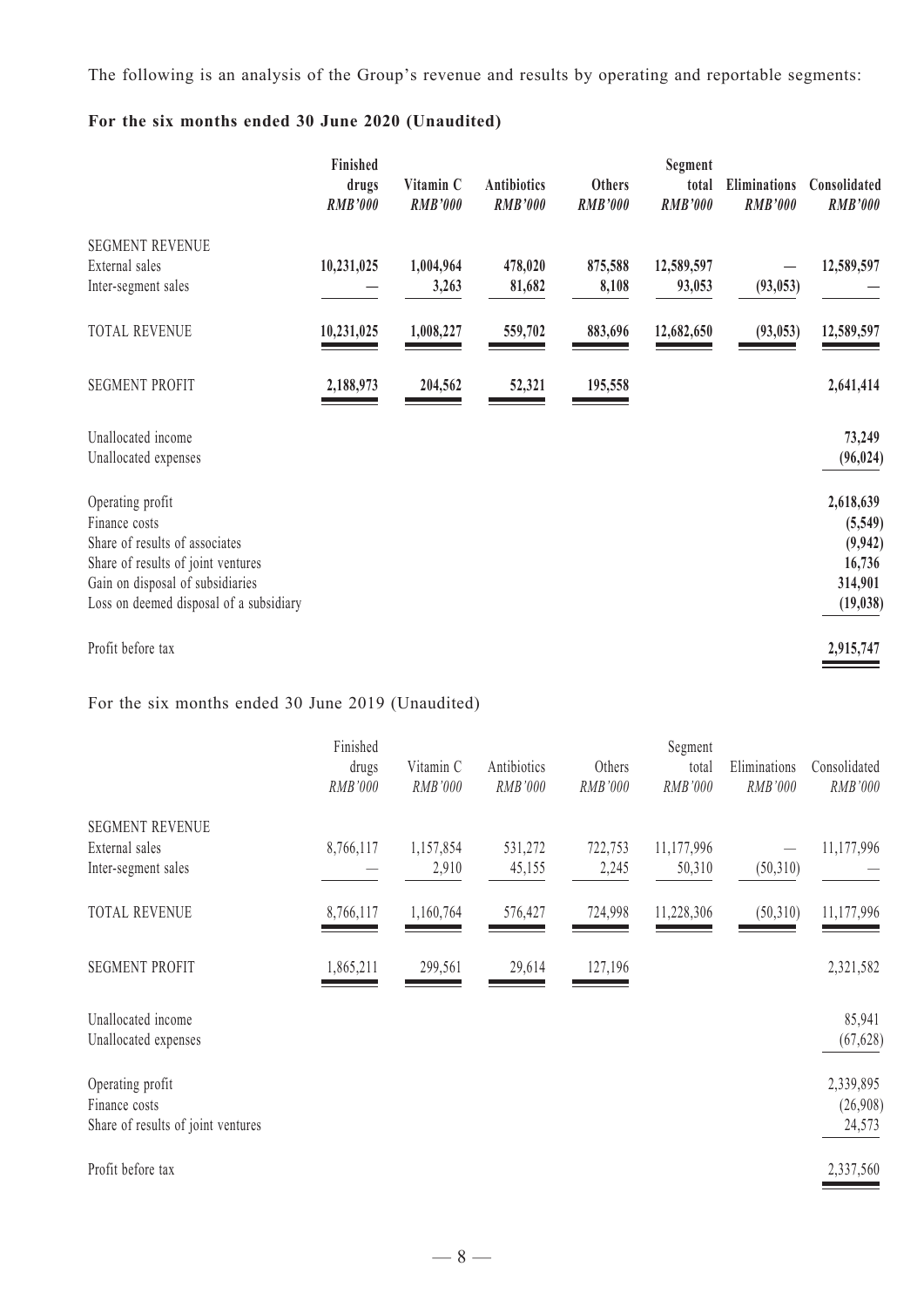Segment profit represents the profit earned by each segment without allocation of interest income, fair value changes on structured bank deposits, finance costs, central administrative expenses, share of results of associates, share of results of joint ventures, gain on disposal of subsidiaries and loss on deemed disposal of a subsidiary. This is the measure reported to the CODM for the purposes of resources allocation and performance assessment.

Inter-segment sales are charged at prevailing market rates.

Segment assets and liabilities are not regularly provided to the CODM for review.

### **4. PROFIT BEFORE TAX**

|                                                                      | For the six months<br>ended 30 June |                |  |
|----------------------------------------------------------------------|-------------------------------------|----------------|--|
|                                                                      | 2020                                | 2019           |  |
|                                                                      | <b>RMB'000</b>                      | <i>RMB'000</i> |  |
|                                                                      | (Unaudited)                         | (Unaudited)    |  |
| Profit before tax has been arrived at after charging (crediting):    |                                     |                |  |
| Depreciation of property, plant and equipment                        | 331,595                             | 288,967        |  |
| Depreciation of right-of-use assets                                  | 51,069                              | 37,995         |  |
| Amortisation of other intangible assets                              | 6,387                               | 10,631         |  |
| Total depreciation and amortisation                                  | 389,051                             | 337,593        |  |
| Fair value gain on structured bank deposits                          |                                     |                |  |
| (included in other gains or losses)                                  | (31, 263)                           | (48,087)       |  |
| Government grant income (included in other income)                   | (36, 169)                           | (30, 686)      |  |
| Impairment losses recognised (reversed) under expected credit loss   |                                     |                |  |
| model (included in other gains or losses)                            | 30,222                              | (1,759)        |  |
| Interest income on bank balances (included in other income)          | (26, 449)                           | (37, 854)      |  |
| Loss on disposal of property, plant and equipment                    |                                     |                |  |
| (included in other gains or losses)                                  | 4,195                               | 5,531          |  |
| Net foreign exchange (gain) loss (included in other gains or losses) | (14, 111)                           | 6,429          |  |

*Note:* For the six months ended 30 June 2019 and 2020, cost of inventories recognised as an expense approximated cost of sales as shown in the condensed consolidated statement of profit or loss and other comprehensive income.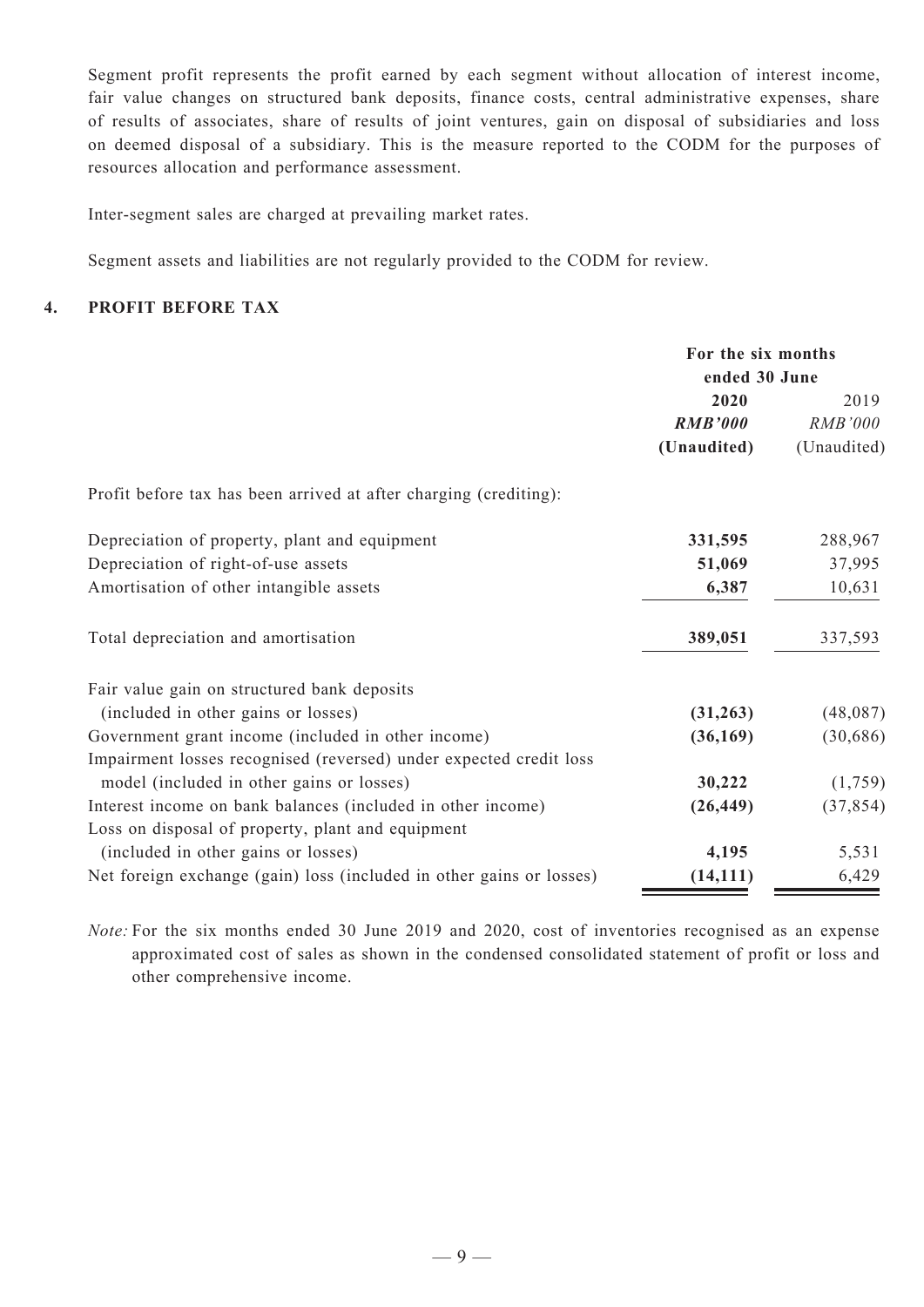|                                                                 | For the six months |                |  |
|-----------------------------------------------------------------|--------------------|----------------|--|
|                                                                 | ended 30 June      |                |  |
|                                                                 | 2020               | 2019           |  |
|                                                                 | <b>RMB'000</b>     | <i>RMB'000</i> |  |
|                                                                 | (Unaudited)        | (Unaudited)    |  |
| The tax charge comprises:                                       |                    |                |  |
| Current taxation                                                |                    |                |  |
| - PRC Enterprise Income Tax                                     | 511,374            | 406,430        |  |
| - United States of America ("USA") Federal and State Income Tax | 8,008              | 1,984          |  |
|                                                                 | 519,382            | 408,414        |  |
| Deferred taxation                                               | 45,891             | 40,879         |  |
|                                                                 | 565,273            | 449,293        |  |

The calculation of Hong Kong Profits Tax for the Company and its subsidiaries incorporated in Hong Kong is based on the prevailing tax rates in Hong Kong. No Hong Kong Profits Tax has been recognised as the Company and its subsidiaries incorporated in Hong Kong had no assessable profits for both periods.

The basic tax rate of the Company's PRC subsidiaries is 25% under the Law of the PRC on Enterprise Income Tax (the "EIT Law") and implementation regulations of the EIT Law. Certain subsidiaries of the Company are qualified as advanced technology enterprises and have obtained approvals from the relevant tax authorities for the applicable tax rate reduced to 15% for a period of 3 years up to 2020.

The calculation of USA Federal and State Income Tax is based on the prevailing tax rates in the USA.

Under the EIT Law of the PRC, withholding tax is imposed on dividends distributed in respect of profits earned by the PRC subsidiaries from 1 January 2008 onwards. PRC withholding tax is applicable to dividends payable to investors that are "non-PRC tax resident enterprises", which do not have an establishment or place of business in the PRC, or which have such establishment or place of business but the relevant income is not effectively connected with the establishment or place of business, to the extent such dividends have their sources within the PRC. Under such circumstances, dividends distributed from the PRC subsidiaries in respect of profits earned from 1 January 2008 onwards to non-PRC tax resident entities shall be subject to the withholding income tax at 10% or a lower tax rate, if applicable.

Deferred taxation has not been provided for in the condensed consolidated financial statements in respect of temporary differences attributable to accumulated profits of the PRC subsidiaries amounting to RMB8,696,950,000 (31 December 2019: RMB6,879,928,000) as the Group is able to control the timing of the reversal of the temporary differences and it is probable that the temporary differences will not reverse in the foreseeable future.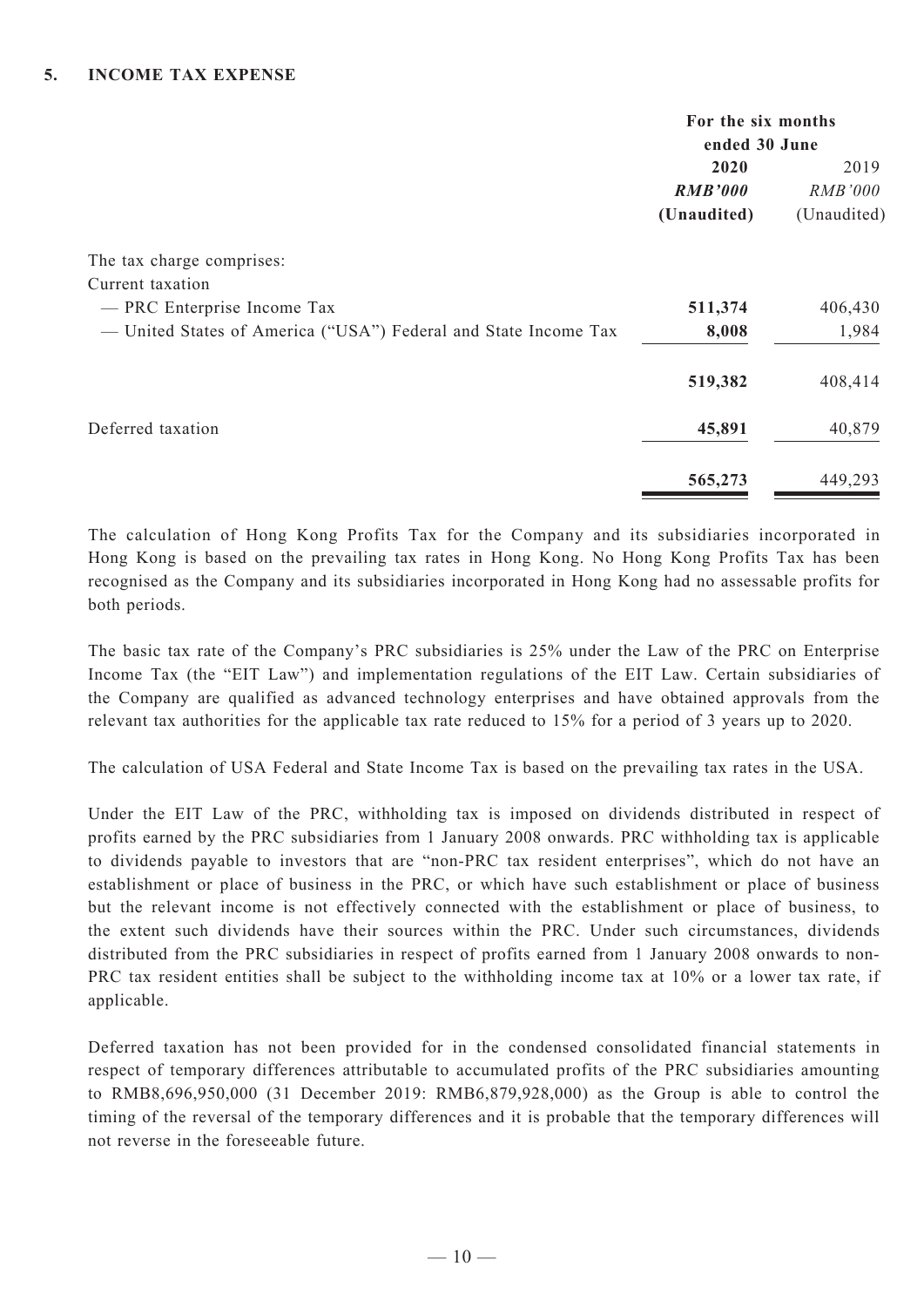#### **6. DIVIDENDS**

#### **(a) Interim dividend**

The Board has declared the payment of an interim dividend of HK6 cents per share for 2020 (2019: Nil) after the end of the reporting period, which has not been recognised as a liability at the end of the reporting period.

#### **(b) Final dividend approved during the reporting period**

|                                                             | For the six months |                |  |
|-------------------------------------------------------------|--------------------|----------------|--|
|                                                             | ended 30 June      |                |  |
|                                                             | 2020               | 2019           |  |
|                                                             | <b>RMB'000</b>     | <i>RMB'000</i> |  |
|                                                             | (Unaudited)        | (Unaudited)    |  |
| 2019 final dividend of HK20 cents (equivalent to RMB18.2)   |                    |                |  |
| cents) (2019: 2018 final dividend of HK18 cents (equivalent |                    |                |  |
| to $RMB15.5$ cents)) per share                              | 1,135,014          | 966,935        |  |
| Less: Dividend for shares held by share award scheme        | (1,820)            | (1, 550)       |  |
|                                                             | 1,133,194          | 965,385        |  |

The 2019 final dividend, which was paid on 3 July 2020, has been recognised as a liability at the end of the reporting period. The 2018 final dividend was paid during the six months ended 30 June 2019.

## **7. EARNINGS PER SHARE**

The calculation of the basic and diluted earnings per share attributable to the owners of the Company is based on the following data:

|                                                                               | For the six months<br>ended 30 June |                |  |
|-------------------------------------------------------------------------------|-------------------------------------|----------------|--|
|                                                                               | 2020                                | 2019           |  |
|                                                                               | <b>RMB'000</b>                      | <i>RMB'000</i> |  |
|                                                                               | (Unaudited)                         | (Unaudited)    |  |
| Earnings<br>Earnings for the purposes of basic and diluted earnings per share | 2,313,996                           | 1,878,284      |  |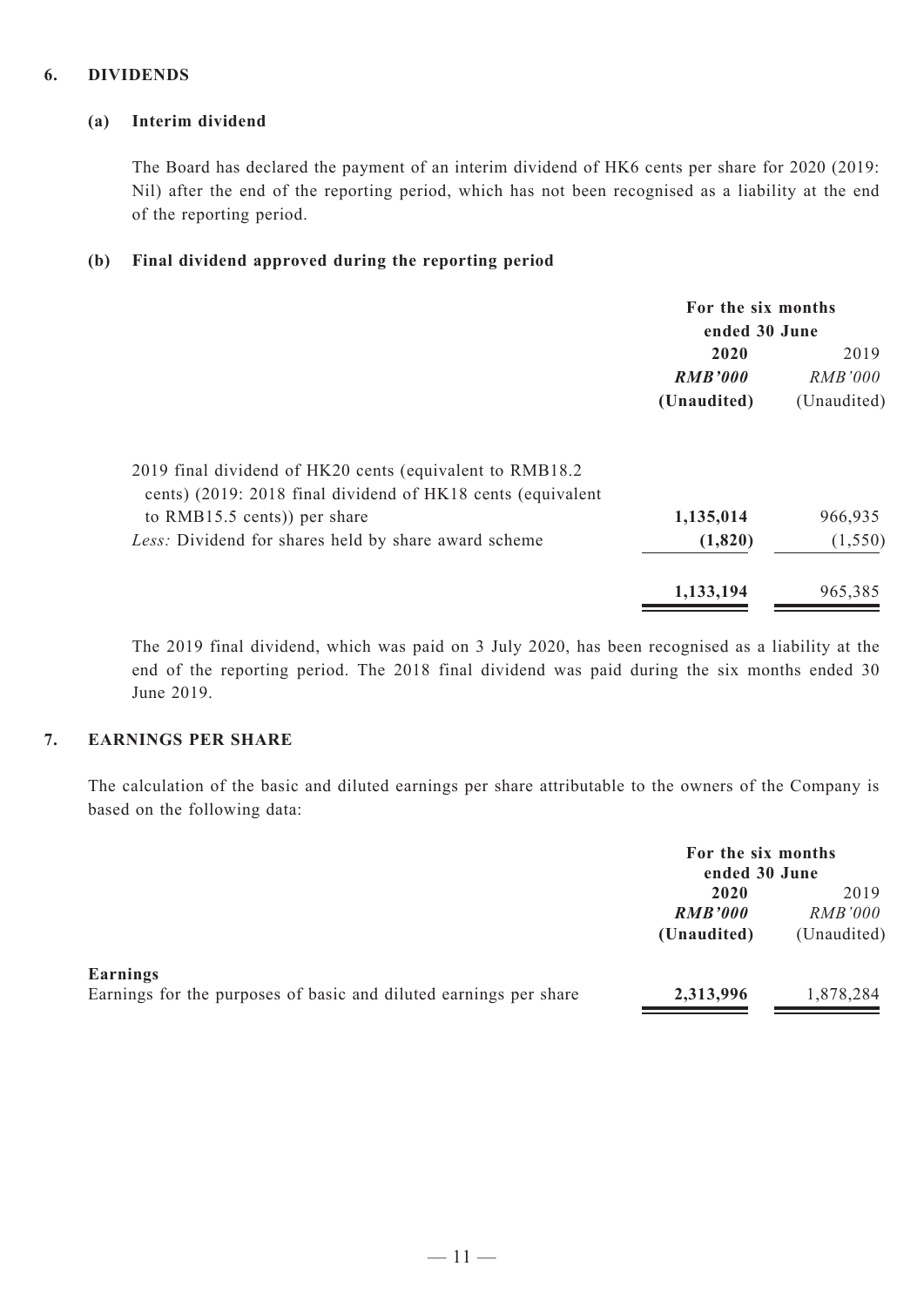|                                               | For the six months    |                |
|-----------------------------------------------|-----------------------|----------------|
|                                               | ended 30 June         |                |
|                                               | 2020                  | 2019           |
|                                               | $\boldsymbol{\theta}$ | $2000^{\circ}$ |
|                                               |                       | (Restated)     |
| Number of shares                              |                       |                |
| Weighted average number of ordinary shares    |                       |                |
| for the purpose of basic earnings per share   | 7,471,606             | 7,480,123      |
| Effect of dilutive potential ordinary shares: |                       |                |
| Unvested shares under share award scheme      | 1,711                 | 425            |
| Weighted average number of ordinary shares    |                       |                |
| for the purpose of diluted earnings per share | 7,473,317             | 7,480,548      |

The weighted average number of ordinary shares for the calculation of basic earnings per share has been adjusted for the effects of the bonus issue that took place on 3 July 2020 and the shares held by the trustee pursuant to the share award scheme.

#### **8. TRADE RECEIVABLES**

|                                | As at          | As at          |
|--------------------------------|----------------|----------------|
|                                | 30 June        | 31 December    |
|                                | 2020           | 2019           |
|                                | <b>RMB'000</b> | <i>RMB'000</i> |
|                                | (Unaudited)    | (Audited)      |
| Trade receivables              | 2,927,608      | 2,273,530      |
| Less: allowance for impairment | (19, 657)      | (14,686)       |
|                                | 2,907,951      | 2,258,844      |

The Group allows a general credit period of 90 days to its trade customers. The following is an aged analysis of trade receivables (net of allowance for impairment) at the end of the reporting period presented based on invoice dates which approximated the respective revenue recognition dates:

|                    | As at          | As at       |
|--------------------|----------------|-------------|
|                    | 30 June        | 31 December |
|                    | 2020           | 2019        |
|                    | <b>RMB'000</b> | RMB'000     |
|                    | (Unaudited)    | (Audited)   |
| $0$ to $90$ days   | 2,612,353      | 2,124,588   |
| 91 to 180 days     | 283,115        | 125,010     |
| 181 to 365 days    | 7,855          | 2,830       |
| More than 365 days | 4,628          | 6,416       |
|                    | 2,907,951      | 2,258,844   |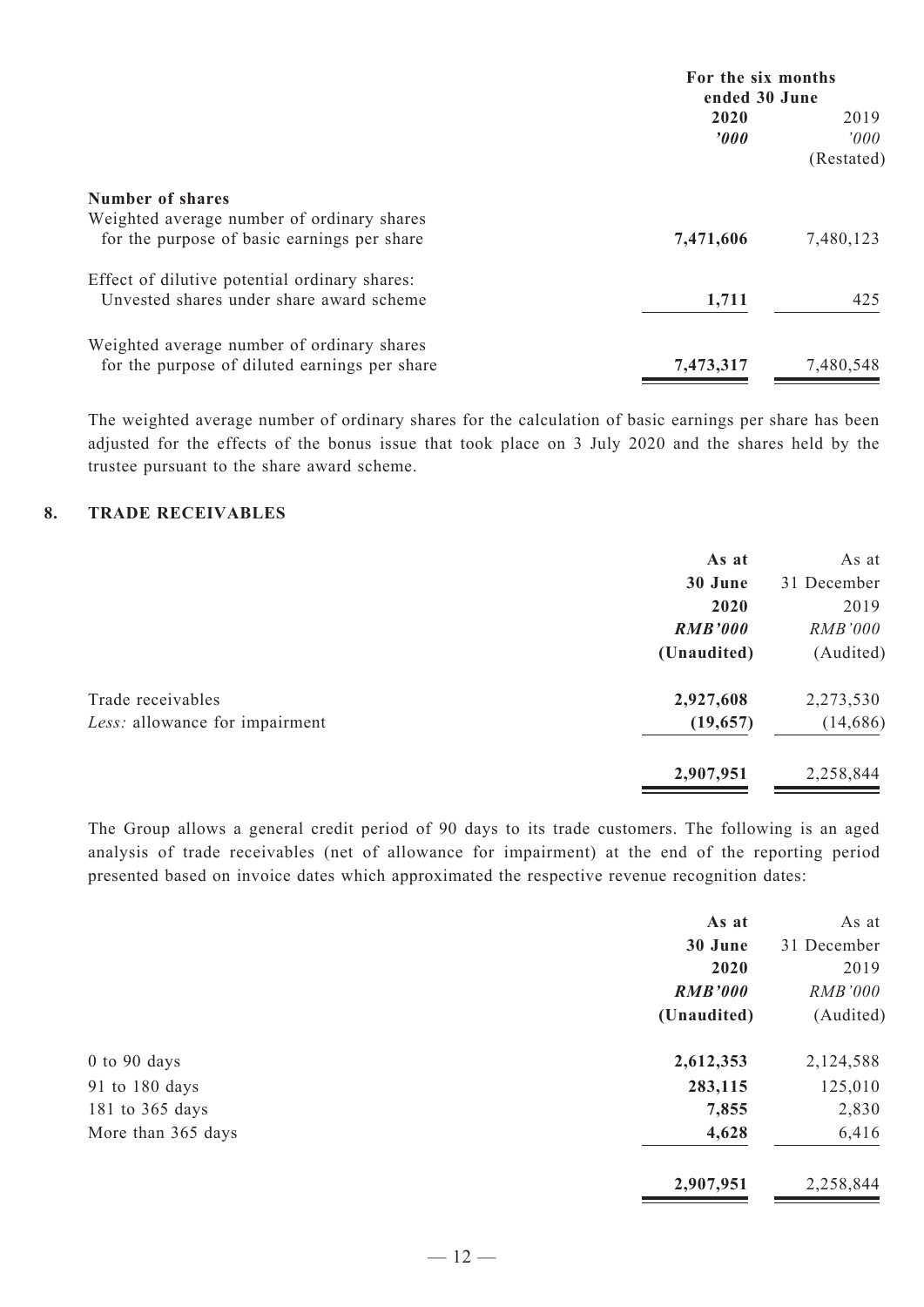#### **9. Deposits, prepayments and other receivables**

|                                                       | As at          | As at       |
|-------------------------------------------------------|----------------|-------------|
|                                                       | 30 June        | 31 December |
|                                                       | 2020           | 2019        |
|                                                       | <b>RMB'000</b> | RMB'000     |
|                                                       | (Unaudited)    | (Audited)   |
| Prepayments for purchase of raw materials             | 108,234        | 176,471     |
| Deposits paid for right-of-use assets                 | 110,370        | 333,380     |
| Deposits and prepayment for utilities                 | 44,455         | 51,646      |
| Consideration receivable for disposal of a subsidiary | 447,478        |             |
| Other tax recoverable                                 | 128,026        | 114,453     |
| Others                                                | 258,678        | 234,682     |
|                                                       | 1,097,241      | 910,632     |
| Analysed as:                                          |                |             |
| Current                                               | 986,871        | 567,252     |
| Non-current                                           | 110,370        | 343,380     |
|                                                       | 1,097,241      | 910,632     |

#### **10. BILLS RECEIVABLES**

Bills receivables represent bills on hand. All bills receivables of the Group are with a maturity period of less than 365 days (31 December 2019: less than 365 days) and not yet due at the end of the reporting period. The management considers the default rate is low based on historical information, experience and forward-looking information that is available without undue cost or effort.

#### **11. TRADE RECEIVABLES DUE FROM RELATED COMPANIES**

The Group allows a general credit period of 90 days to its related companies. The trade receivables due from related companies at the end of the reporting period are aged within 90 days based on invoice dates which approximated the respective revenue recognition dates.

#### **12. STRUCTURED Bank DEPOSITS**

The structured bank deposits were placed with banks in the PRC. As at 30 June 2020, structured bank deposits of RMB50,000,000 (31 December 2019: RMB195,000,000) have been pledged to secure certain banking facilities granted to the Group.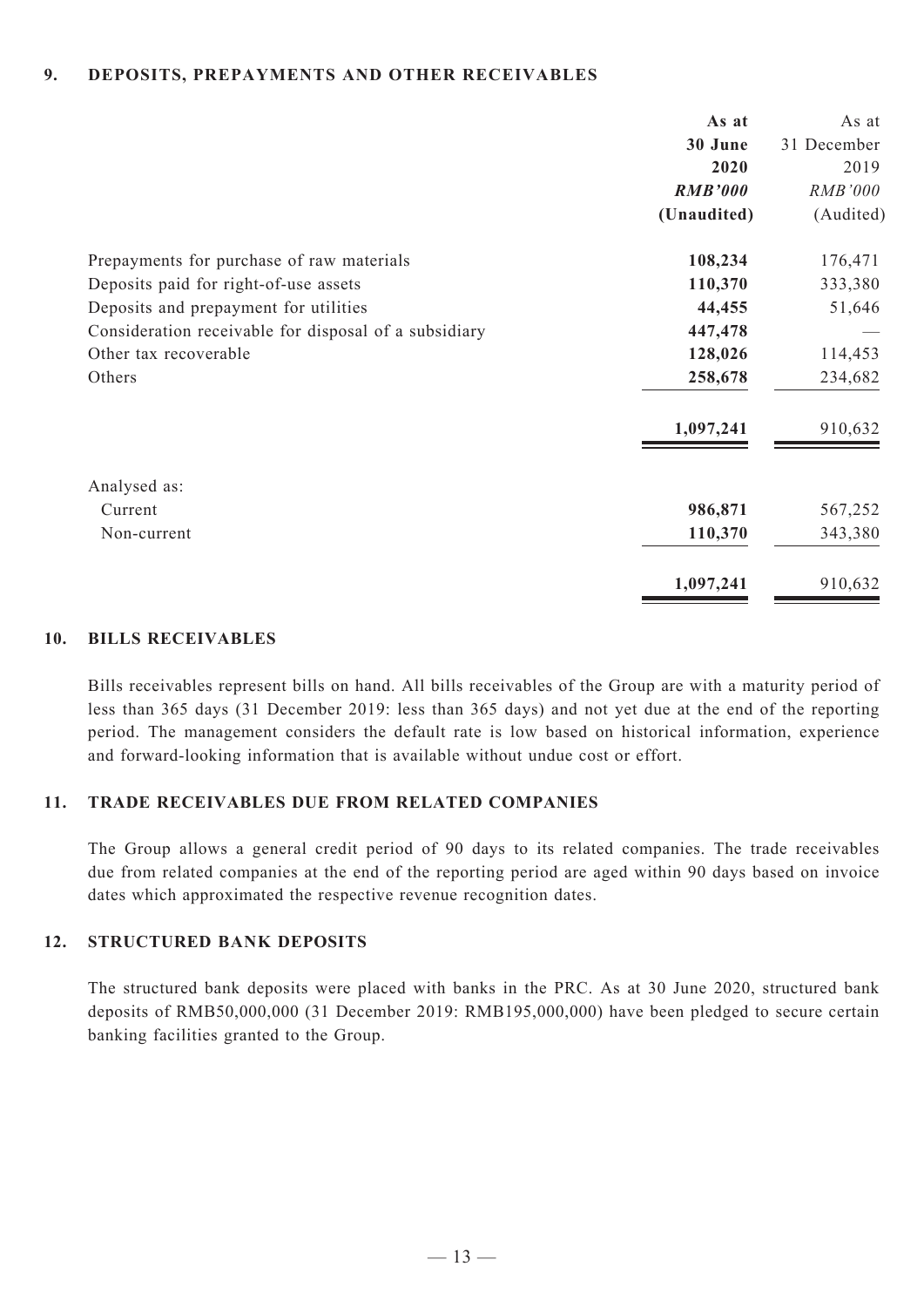#### **13. TRADE PAYABLES**

The following is an aged analysis of trade payables at the end of the reporting period presented based on the invoice dates:

|                    | As at          | As at          |
|--------------------|----------------|----------------|
|                    | 30 June        | 31 December    |
|                    | 2020           | 2019           |
|                    | <b>RMB'000</b> | <i>RMB'000</i> |
|                    | (Unaudited)    | (Audited)      |
| $0$ to $90$ days   | 1,033,746      | 941,700        |
| 91 to 180 days     | 29,225         | 34,626         |
| More than 180 days | 107,000        | 134,557        |
|                    | 1,169,971      | 1,110,883      |
|                    |                |                |

The general credit period on purchase of goods is 90 days.

#### **14. OTHER PAYABLES**

|                                                                       | As at          | As at       |
|-----------------------------------------------------------------------|----------------|-------------|
|                                                                       | 30 June        | 31 December |
|                                                                       | 2020           | 2019        |
|                                                                       | <b>RMB'000</b> | RMB'000     |
|                                                                       | (Unaudited)    | (Audited)   |
| Customers' deposits                                                   | 255,984        | 238,748     |
| Other tax payables                                                    | 152,538        | 126,489     |
| Selling expenses payable and other accrued charges                    | 2,604,193      | 1,512,130   |
| Payables arising from construction and acquisition of property, plant |                |             |
| and equipment                                                         | 821,622        | 1,157,020   |
| Government grants                                                     | 384,196        | 359,841     |
| Staff welfare payable                                                 | 249,975        | 244,848     |
| Dividend payable (Note 6)                                             | 1,133,194      |             |
| Others                                                                | 98,578         | 207,309     |
|                                                                       | 5,700,280      | 3,846,385   |
| Analysed as:                                                          |                |             |
| Current                                                               | 5,544,761      | 3,691,652   |
| Non-current $-$ government grants                                     | 155,519        | 154,733     |
|                                                                       | 5,700,280      | 3,846,385   |

## **15. BILLS PAYABLES**

All bills payables of the Group are aged within 365 days (31 December 2019: 365 days) and not yet due at the end of the reporting period. As at 30 June 2020, bills payable of RMB390,918,000 (31 December 2019: RMB198,649,000) are secured by certain restricted bank deposits and structured bank deposits.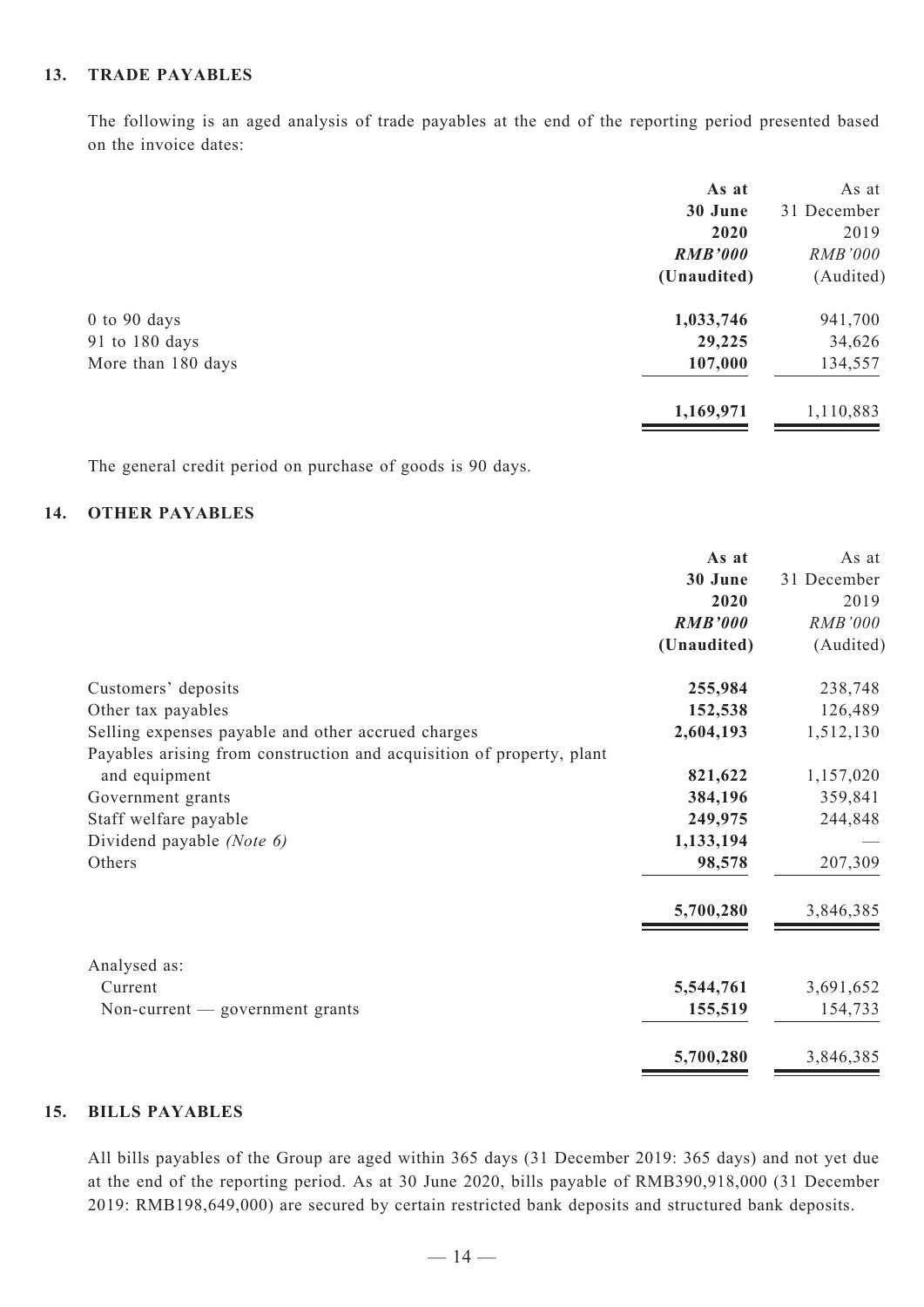## **MANAGEMENT DISCUSSION AND ANALYSIS**

## **Results**

For the six months ended 30 June 2020, the Group achieved revenue of RMB12,590 million, representing an increase of 12.6% year-on-year; and profit attributable to shareholders of RMB2,314 million, representing an increase of 23.2% year-on-year. Basic earnings per share for the first half of 2020 amounted to RMB30.97 cents (first half of 2019: RMB25.11 cents).

#### **Dividend**

The Board has declared an interim dividend of HK6 cents per share for 2020. The interim dividend will be payable on 9 October 2020 to shareholders whose names appear on the register of members of the Company on 15 September 2020.

#### **Bonus Issue of Shares**

The Board has also proposed a bonus issue of three new shares for every five existing shares held by shareholders of the Company whose names appear on the register of members of the Company on 21 October 2020, which is subject to shareholders' approval at the forthcoming extraordinary general meeting of the Company. Details of the bonus issue will be disclosed in the circular to be published by the Company in due course.

## **Industry Review**

The first half of 2020 has witnessed the continuous deepening of the national healthcare reform and the accelerated implementation of policies regulating the pharmaceutical industry. Following the second batch of nationwide centralised medicines procurement, which was held in January and implemented in April, a new round of centralised procurement of drugs has been held in August, offering opportunities for enterprises that have competitive edges on passing consistency evaluations and cost control capability to achieve volume gain with price reduction. The policy of consistency evaluation of generic drugs was formally extended to injectable formulations in May, which will drive enterprises to improve drug quality and prepare for the gradual inclusion of injectable formulations into the scope of centralised procurement. The regular adjustment of the national reimbursement drug list and rolling out of pilot trials of Diagnosis Related Groups (DRGs) will generate a positive effect on improving the structure of reimbursement drugs, reducing the burden of patients and enhancing the accessibility of medication. While these policies will pose challenges to the industry, they will also promote market consolidation and shift industry's focus from generic drugs to innovative drugs, which are favourable to the development of the industry in the long run.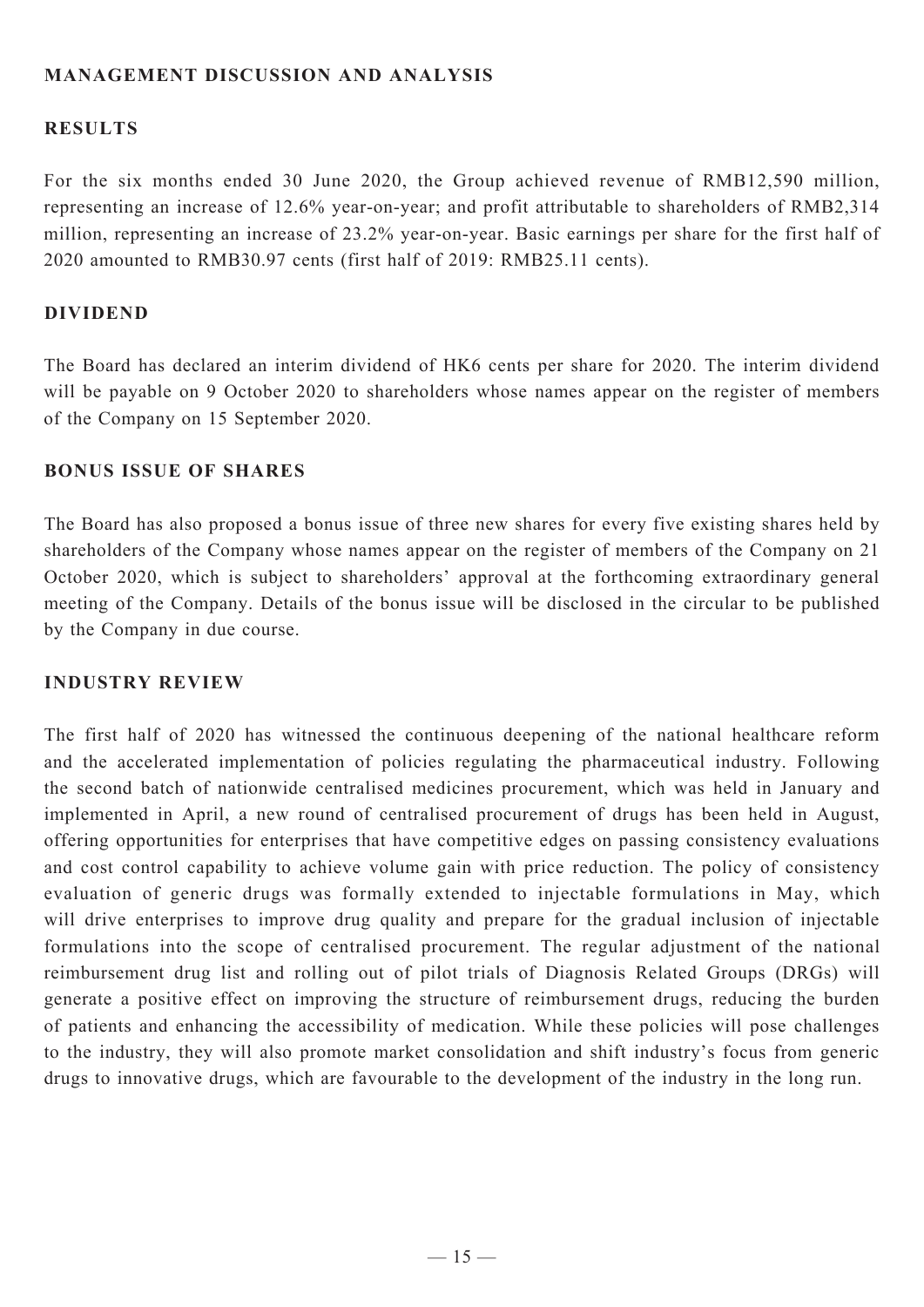## **Business Review**

With the outbreak of COVID-19 pandemic, hospital visit rate dropped sharply and market activities were disrupted during the first quarter, making a negative impact on the operation. The Group actively implemented online promotion and flexible sales strategies to reduce the impact on sales. Since the beginning of the second quarter, the pandemic in China has been gradually brought under control, hospital visit rate has recovered and various marketing activities have resumed. The overall operation of the Group has returned to normal.

In the first half of 2020, the results of the Group maintained a steady growth. With the efforts put in professional academic-based promotion, hospital development, lower-tier market penetration, clinical application extension and professional sales force expansion, major finished drug products were able to sustain rapid growth, and market coverage was further enhanced (reaching medical institutions of various levels in city, county, town and community). During the period, market development of the newly launched products was also carried out smoothly, which have brought in new sales contribution and further facilitated a more balanced product mix of the finished drugs. Owing to the pandemic, the overseas market has seen a substantial increase in demand for healthcare products, resulting in a significant improvement in the operating results of vitamin C business in the second quarter.

Good progress has also been made in respect of R&D:

- 1) Obtained drug registration approvals for rivaroxaban tablets, montelukast sodium tablets, montelukast sodium chewable tablets, ornithine aspartate injections, bortezomib for injection, celecoxib capsules, acarbose tablets, memantine hydrochloride tablets and duloxetine hydrochloride enteric capsules in China;
- 2) Obtained ANDA approval for omega-3-acid ethyl esters 90 soft capsules in the U.S.;
- 3) New Drug Application for mitoxantrone hydrochloride liposome injection (new preparation) in China was submitted and accepted;
- 4) Completed patient enrolment of the bridging trial of Duvelisib (innovative drug) in China, currently under follow-up;
- 5) Passed the preliminary assessment of the application of Jinyouli and its related technology for the Second Prize of State Scientific and Technological Progress Award;
- 6) Obtained clinical trial approvals for irinotecan liposome injection, docetaxel for injection (albumin-bound), SYHA1805 tablets, SYHA1815 tablets and recombinant anti-IgE monoclonal antibody for injection in China, ALMB-0168 in Australia and Y150 (CD38/CD3 bispecific antibody) developed by Wuhan YZY in the U.S.; and
- 7) 12 generic drug products (18 specifications) have passed or been deemed to have passed the consistency of quality and efficacy evaluation of generic drugs.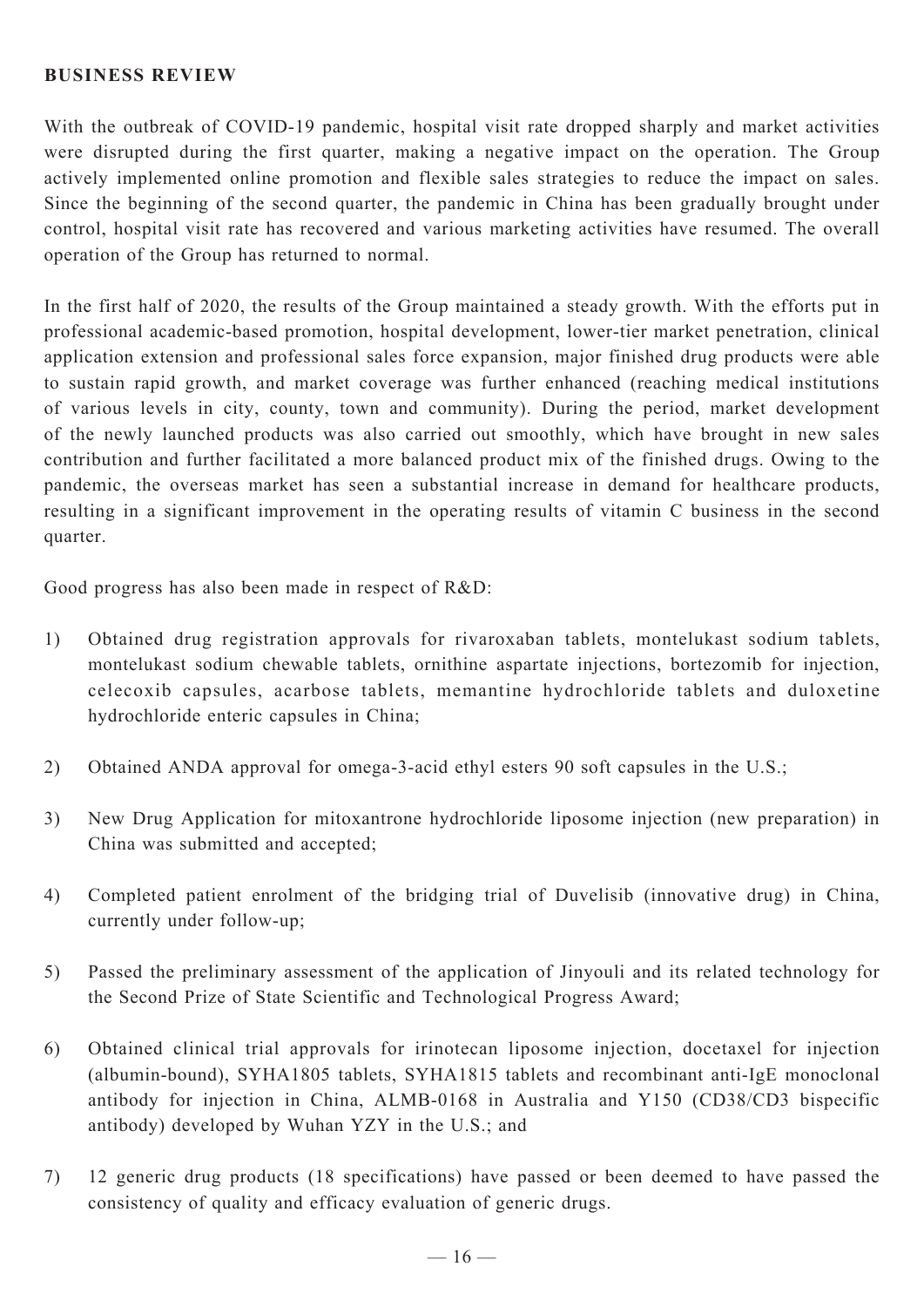## **Finished Drug Business**

The finished drug business recorded sales of RMB10,231 million in the first half of 2020, representing an increase of 16.7% over the same period of last year. The sales performance of products by major therapeutic area is as follows.

## *Nervous System Disease Products*

Major products include NBP (恩必普) (butylphthalide soft capsules and injections), Oulaining (歐來寧)(oxiracetam capsules and lyophilised powder injections) and Enxi(恩悉)(pramipexole dihydrochloride tablets).

NBP is a Class 1 new chemical drug in China and a patent-protected exclusive product mainly used for the treatment of acute ischemic stroke. Its efficacy has been widely recognised with its being listed as one of the recommended drugs in various editions of "Guidelines for Acute Ischemic Stroke Treatment in China" as well as in more than ten other guidelines and expert consensuses. Both formulations of NBP are national reimbursement drugs, which are favourable for the promotion of sequential treatment (injections for emergency use and soft capsules for recovery use). Active exploration in new therapeutic areas for butylphthalide has been conducted as well, with 153 research projects in progress, including 75 fundamental and 78 clinical projects. In particular, the clinical trial of butylphthalide soft capsules for the treatment of vascular dementia has been approved to proceed to phase III directly in China. The phase II clinical trial of butylphthalide soft capsules in the U.S. has completed patient enrolment and is in the process of data analysis. The development of new indications and markets will be able to bring new growth opportunities to NBP.

Oulaining is mainly used for the treatment of mild to moderate memory and mental impairment resulting from vascular dementia, senile dementia and brain trauma. The promulgation of the National Key Drug List for Monitoring and Prescription Control and removal from the provincial supplementary reimbursement lists had significant impact on the sales of Oulaining. Nevertheless, Oulaining has been marketed in China for over 16 years and has also been included in a number of authoritative guidelines with a relatively large user base of doctors and patients. The Group adopted a combined sales model with direct and cooperative sales during the period, strengthened control over each level of end-user market and increased efforts in academic-based promotion, striving to achieve stable sales of Oulaining within its reasonable scope of use.

Enxi is the first product launched by the Group for the therapeutic area of Pakinson's disease. It obtained drug registration approval in December 2019 and is the first and currently the only product of pramipexole dihydrochloride tablets that has passed the consistency evaluation in China. Since launch in April this year, Enxi has successfully registered for online tender in 23 provinces across the country and has developed more than 360 tiered hospitals.

In the first half of 2020, nervous system disease products recorded sales of RMB3,806 million, representing a year-on-year increase of 6.4%. Among which the sales of NBP increased by 29.7% and the sales of Oulaining decreased by 64.7%.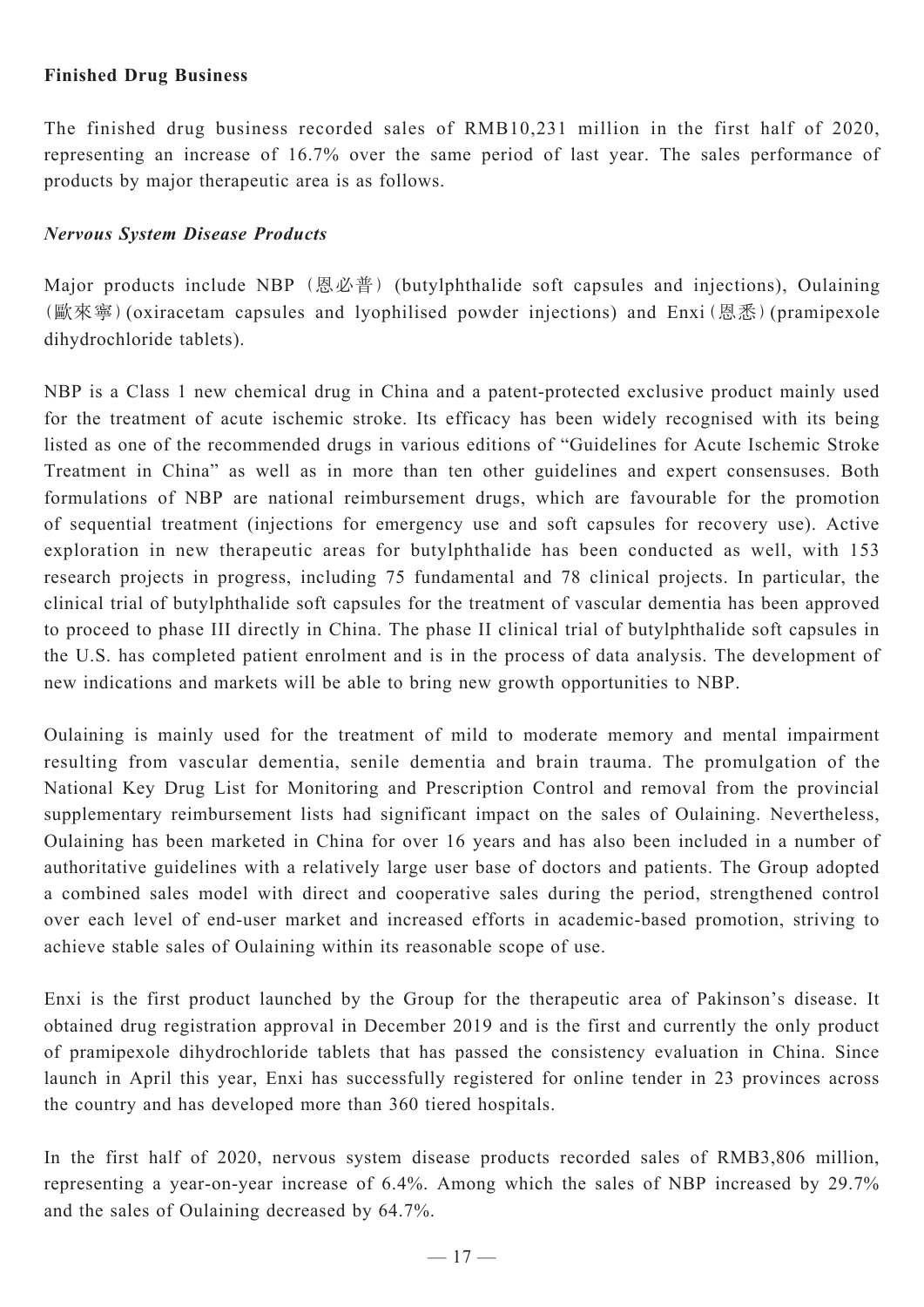# *Oncology products*

Major products include Duomeisu (多美素) (doxorubicin hydrochloride liposome injections), Jinyouli (津優力) (PEG-rhGCSF injections) and Keaili (克艾力) (paclitaxel for injection (albumin-bound)).

Duomeisu was developed by the "National Key Laboratory for New Pharmaceutical Preparations and Excipients" of the Group and supported by the "Major New Drug Development" projects in China. It has been recommended by the U.S. "National Comprehensive Cancer Network (NCCN) Guidelines" for the first-line treatment of lymphoma, ovarian cancer, relapsed or metastatic breast cancer, soft tissue sarcoma and AIDS-related Kaposi sarcoma. Duomeisu has considerable advantages in terms of efficacy and safety (especially cardiac safety of patients) as compared to traditional anthracyclines. On the basis of strengthening the existing sales areas such as haematological cancer, breast cancer, gynecologic cancer and bone cancer, the Group will continue to explore new areas such as leukemia, liver cancer, bladder cancer, lung cancer and gastric cancer, with an aim of sustaining a steady sales growth of Duomeisu.

Jinyouli is the first long-acting white blood cell booster drug in China. It is used to decrease the incidence of infection and pyrexia due to low neutrophil count in patients during chemotherapy, thus ensuring the administration of standardised dosage of chemotherapy. Jinyouli is well supported by clinical evidence with its phase IV clinical study having the largest sample size in respect of clinical study of long-acting granulocyte stimulating factor in China, covering lung cancer, breast cancer, lymphoma, ovarian cancer, colorectal cancer, gastric cancer and nasopharyngeal carcinoma, earning unanimous recommendations from domestic and foreign guidelines. In addition to existing therapeutic areas, the Group will further expand into areas such as head and neck cancer and genitourinary cancer. In addition, the Group will gradually release data of clinical studies on leukemia, concurrent chemoradiotherapy and immunotherapy in order to establish sufficient medical evidence for promoting the leading position of Jinyouli in the long-acting white blood cell booster drug market.

Keaili is the first-to-market generic of new generation of paclitaxel chemotherapy drug in China with the consistency evaluation passed. It is made of stable nanoparticles formed by the integration of paclitaxel and human serum albumin (endogenous). The product has the distinctive features of convenience, high efficacy and safety. It can enhance the efficacy of paclitaxel drugs and is convenient to use. Toxic solvents and pre-treatment are not required and the administration only takes 30 minutes. The clinical trials and medical projects conducted since the launch of Keaili have generated phased data for various cancers. 6 articles have been published in "Science Citation Index (SCI)" and domestic core journals and 5 articles have been submitted to conferences such as CSCO, ESMO-ASIA and ASCO. It also assisted in formulating a guideline for pancreatic cancer. In 2020, Keaili won the national centralised procurement tender with the lowest price. By leveraging on the policy advantage, the Group will put effort in covering all cancer types, hospital development and market penetration, and continue to adopt the strategy of professional academic-based promotion in order to achieve rapid sales growth for Keaili.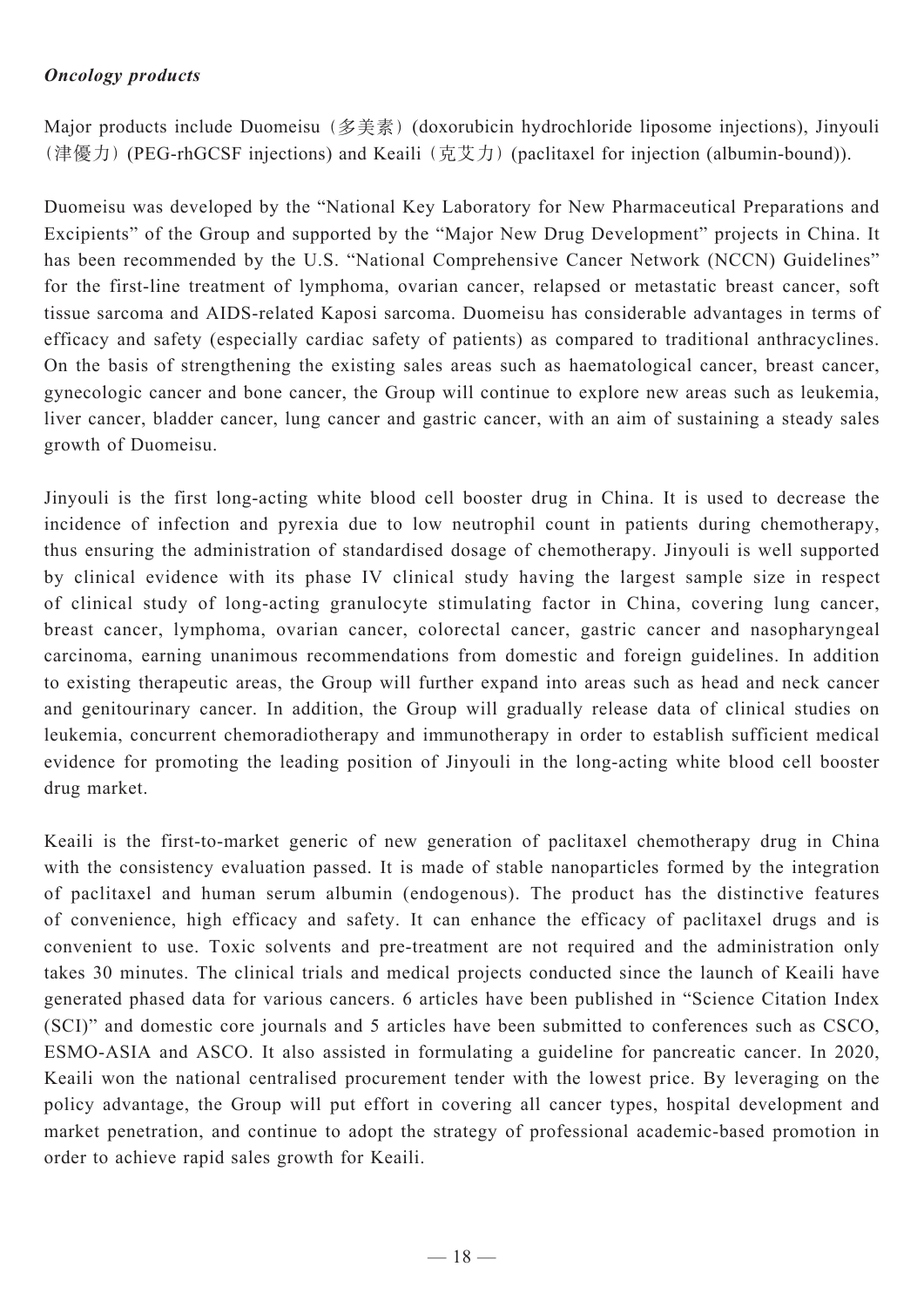In the first half of 2020, oncology products recorded sales of RMB3,131 million, representing a year-on-year increase of 44.4%. Among which the sales of Keaili, Jinyouli and Duomeisu increased by 70.9%, 53.5% and 23.7% respectively.

# *Anti-infective products*

Major products include Shuluoke (舒羅克) (meropenem for injection), Nuomoling (諾莫靈) (amoxicillin capsules), Xianqu/Shiyao(先曲╱石藥) (ceftriaxone sodium for injection), Zhongnuo Lixin (中諾立新) (cefuroxime sodium for injection), Xinweihong (新維宏) (azithromycin tablets) and Weihong (維宏) (azithromycin dispersible tablets/capsules/enteric tablets).

Affected by the restrictive use of antibiotics policy, the market of anti-infective products was relatively weak. In addition, the adoption of infection control measures to fight the pandemic by the public during the period has led to a drop in the number of infection, and the demand for related medicines has also decreased accordingly. In the first half of 2020, anti-infective products recorded sales of RMB1,371 million, representing a year-on-year decrease of 17.3%.

## *Cardiovascular disease products*

Major products include Xuanning  $(\overline{\mathfrak{Z}})$  (maleate levamlodipine tablets and dispersible tablets), Encun (恩 存 ) (clopidogrel bisulfate tablets), Daxinning (達 新 寧 ) (dronedarone hydrochloride tablets), Abikang (阿比康) (aspirin enteric tablets) and Meiluolin (美洛林) (ticagrelor tablets).

Xuanning is mainly used for the treatment of hypertension, chronic stable angina and variant angina, and is a product in the national reimbursement drug list and essential drug list. In December 2019, Xuanning received marketing approval from the U.S. Food and Drug Administration (FDA), becoming the first Chinese innovative drug granted full approval by the U.S. FDA. It is also included in certain authoritative guidelines such as the "Guidelines for Hypertension Prevention" and "Guidelines for the Rational Use of Drugs for Hypertension" in China. During the period, the Group stepped up effort in boosting the sales of Xuaning by adopting an integrated sales model with direct, cooperative and retail sales, proactively strengthening the clinical applications in China and developing overseas market.

Encun is the only domestic clopidogrel bisulfate tablets with approval by the U.S FDA. It has won the nationwide extended tender of the "4+7" centralised procurement with a reasonable price in 2019. It is a preferred drug for treating coronary heart disease and secondary prevention for stroke with high quality and reasonable price. With the guaranteed procurement volume in the markets with tender won and effective marketing development and academic-based promotion strategies, Encun achieved rapid sales volume ramp-up in the first half of the year with sales revenue in line with expectation.

In the first half of 2020, cardiovascular disease products recorded sales of RMB1,107 million, representing a year-on-year increase of 54.0%. In addition to the new sales revenue contributed by Encun, the sales growth of Xuanning has also returned to a more desirable level of 30.6%.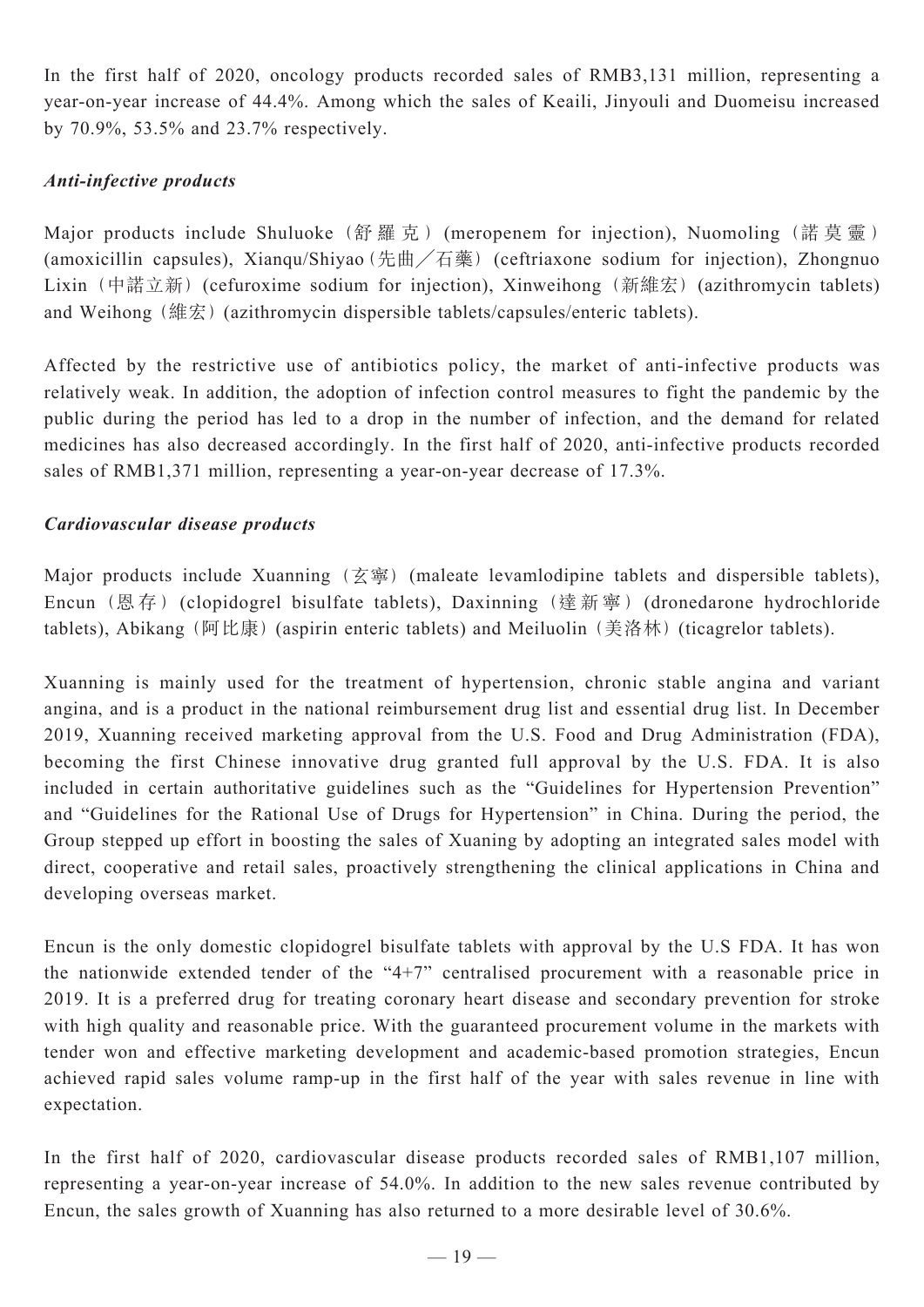# *Respiratory disease products*

Major products include Qixiao (琦效) (arbidol hydrochloride tablets), Zhongnuo Like (中諾立克) (ambroxol hydrochloride oral solution), Zhongnuoping (中諾平) (ambroxol hydrochloride extendedrelease tablets) and Nuoyian (諾一安) (montelukast sodium tablets/chewable tablets) newly approved during the period.

As a broad-spectrum antiviral drug, Qixiao is mainly used for the treatment of viral infections represented by influenza. With its good clinical efficacy and outstanding performance in the treatment of novel coronavirus pneumonia, arbidol has been included into the national "Guidelines for Diagnosis and Treatment of Influenza" and "Guidelines for Diagnosis and Treatment of Novel Coronavirus Pneumonia". The Group will increase efforts in medical research on Qixiao in various therapeutic areas, establish evidence of efficacy comparable to oseltamivir and actively promote clinical applications of the product in emergency, pediatrics, respiratory and infection departments. Driven by the pandemic outbreak, Qixiao achieved rapid sales volume ramp-up and satisfactory sales revenue in the first half of the year.

In the first half of 2020, respiratory disease products recorded sales of RMB256 million, representing a year-on-year increase of 50.4%.

# *Diabetes products*

Major products include Linmeixin (林美欣) (glimepiride dispersible tablets) and Shuanglexin (雙 樂欣)(metformin hydrochloride tablets/extended-release tablets). In addition, acarbose tablets has been approved in the first half of this year. It is expected to enter the market quickly through the existing strong OTC coverage of the Group and bring new growth driver to this therapeutic area. In the first half of 2020, diabetes products recorded sales of RMB173 million, representing a year-onyear increase of 32.6%.

# *Products in other therapeutic areas*

Major products include Gubang (固邦) (alendronate sodium tablets/enteric tablets), Debixin/Ouyi (得必欣╱歐意)(omeprazole enteric capsules), Xianpai (先派)(omeprazole injections) and Qimaite (奇邁特)(tramadol hydrochloride tablets). In the first half of 2020, products in other therapeutic areas recorded sales of RMB387 million, representing a year-on-year increase of 12.9%.

# **Vitamin C Business**

In the first half of 2020, the business recorded sales revenue of RMB1,005 million, representing a year-on-year decrease of 13.2%. Driven by the pandemic, product prices increased in the second quarter and export volume reached a record high. However, following the slow-down of demand in the export market, product prices have currently seen a rapid decline. It is expected that the business will face a greater market pressure in the second half of the year. The Group will ensure a steady development of the business through measures such as continuous improvement of product qualities, cost cutting and expenses reduction, focusing on the development of untapped market and optimizing the proportion of end-user customers.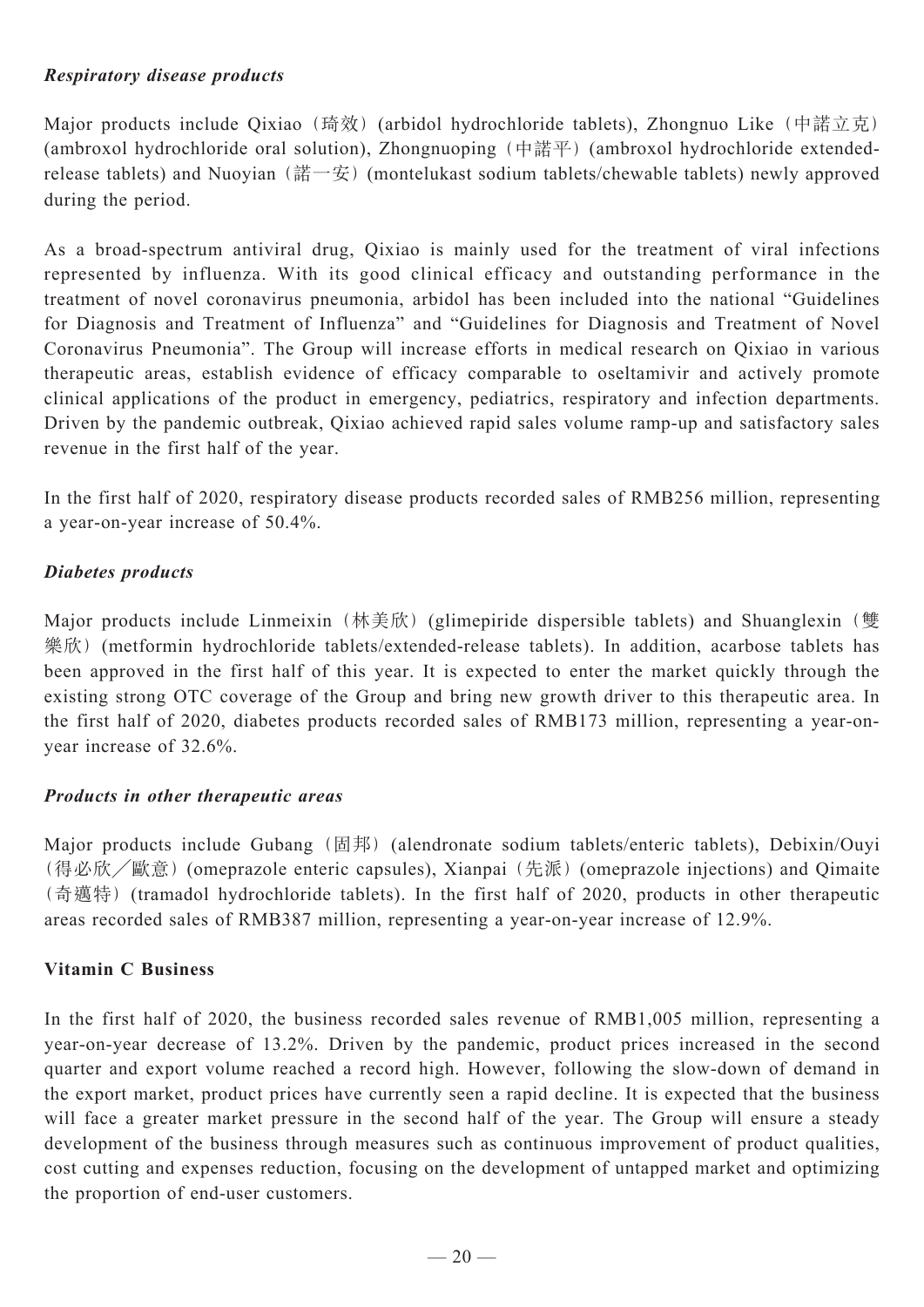## **Antibiotics Business**

In the first half of 2020, the business recorded sales revenue of RMB478 million, representing a year-on-year decrease of 10.0%. The market demand and product prices have remained at a low level as a result of the policy of restricting the use of antibiotics over the years. However, due to the pandemic outbreak, the demand from the export market increased in the second quarter. The Group will keep improving product qualities, accelerating accreditation in the high-end market, developing end-user customers as well as making use of the product chain advantage.

### **Other Businesses**

In the first half of 2020, the business recorded sales revenue of RMB876 million, representing a year-on-year increase of 21.1%. The functional food business (including caffeine additives and vitamin supplements) maintained a steady growth. The competition in the caffeine market has intensified due to entrant of new participant. The Group will continue to maintain a steady growth of the results through technology upgrade, cost reduction and market development.

### **Research and Development**

The Group has a leading R&D team of more than 2,000 people in China with over 200 talents with doctorate or overseas experience. Research and development bases are located in Shijiazhuang, Shanghai, Beijing and the United States, focusing on the discovery, research and development of small molecule target drugs, nano-drugs, monoclonal antibody drugs, bispecific antibody drugs, antibody-drug conjugates and biological drugs in the immune field.

The Group firmly believes in the importance of investing in research and development so that the Group can have strong product and technology innovation capability as well as a rich pipeline of drugs under development. The R&D expenses for the period amounted to RMB1,452 million (charged to profit or loss statement), representing a year-on-year increase of 54.2% and accounting for approximately 14.2% of the finished drug business revenue. At present, there are more than 300 projects in the pipeline, of which over 40 are innovative small molecule drugs, over 50 are innovative macromolecule drugs and over 20 are drugs of new preparation, primarily focusing on the therapeutic areas of oncology, autoimmunity, psychiatry and neurology, digestion and metabolism, cardio-cerebrovascular system and anti-infectives.

Currently, there are 25 drug candidates pending drug registration approvals, 42 products under clinical trials (including 31 innovative drugs and 11 new preparations), 9 products under bioequivalence tests and 7 products pending clinical trial approvals (6 in China and 1 in the U.S.).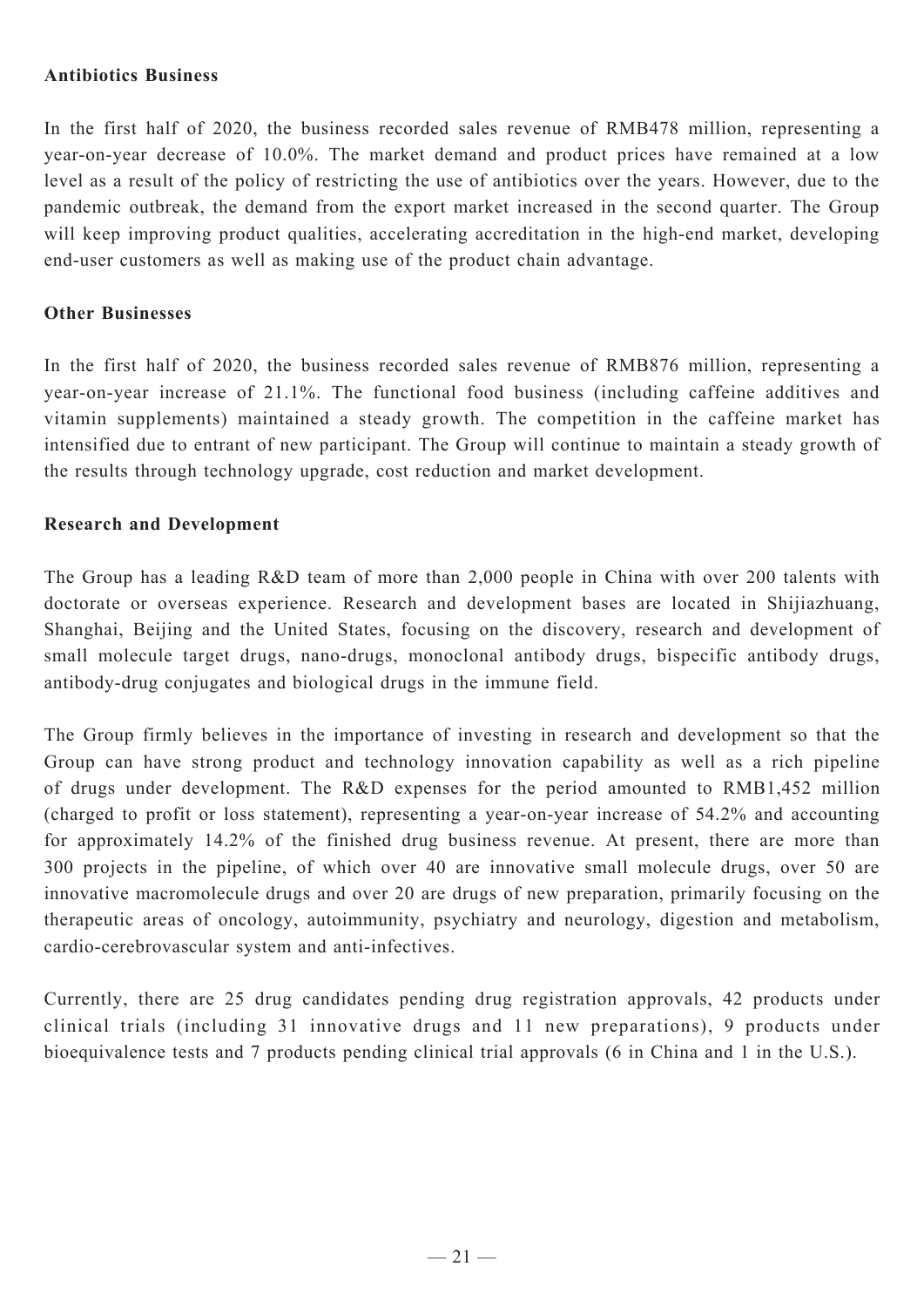The major products under development of the Group are as follows:

| <b>Therapeutic Area</b>                | <b>Product under Development</b>                            |                                                          |
|----------------------------------------|-------------------------------------------------------------|----------------------------------------------------------|
| Oncology                               | Duvelisib capsules                                          | SKLB1028 capsules                                        |
|                                        | HA121-28 tablets                                            | SYHA1801 capsules                                        |
|                                        | SYHA1807 capsules                                           | Simmitinib hydrochloride tablets                         |
|                                        | SYHA1803 capsules                                           | <b>JMT103</b>                                            |
|                                        | <b>SYSA1802</b>                                             | DP303c                                                   |
|                                        | <b>JMT101</b>                                               | M802*                                                    |
|                                        | $M701*$                                                     | ALMB0168                                                 |
|                                        | Y150(CD38/CD3)*                                             | Mitoxantrone hydrochloride<br>liposome injection         |
|                                        | Docetaxel for injection (albumin-<br>bound)                 | Paclitaxel cationic liposome for<br>injection            |
|                                        | Irinotecan liposome injection                               |                                                          |
| <b>Anti-infectives</b>                 | Baicalein tablets                                           | Amphotericin B liposome for<br>injection                 |
|                                        | Amphotericin B cholesteryl sulfate<br>complex for injection |                                                          |
| Digestion &                            | DBPR108 tablets                                             | SYHA1402 tablets                                         |
| <b>Metabolism</b>                      | SYHA1805 tablets                                            | SYSA1803(TG103)                                          |
| Psychiatry &                           | Butylphthalide soft capsules                                | ALMB0166                                                 |
| <b>Neurology</b>                       | Ammuxetine hydrochloride enteric<br>tablets                 | Propofol medium and long chain<br>fat emulsion injection |
| Cardio-cerebrovascular SYHA136 tablets |                                                             | Alprostadil liposome for injection                       |
| <b>Immunity System</b>                 | Omalizumab                                                  | Ustekinumab biosimilar                                   |
|                                        | NR18006                                                     | Toll-like receptor agonist liposome                      |
| <b>Others</b>                          | CSPCHA115 capsules                                          | JMT103                                                   |
|                                        | Aprepitant injectable emulsions                             |                                                          |

\* *Product developed by Wuhan YZY Biopharma Co. Ltd.*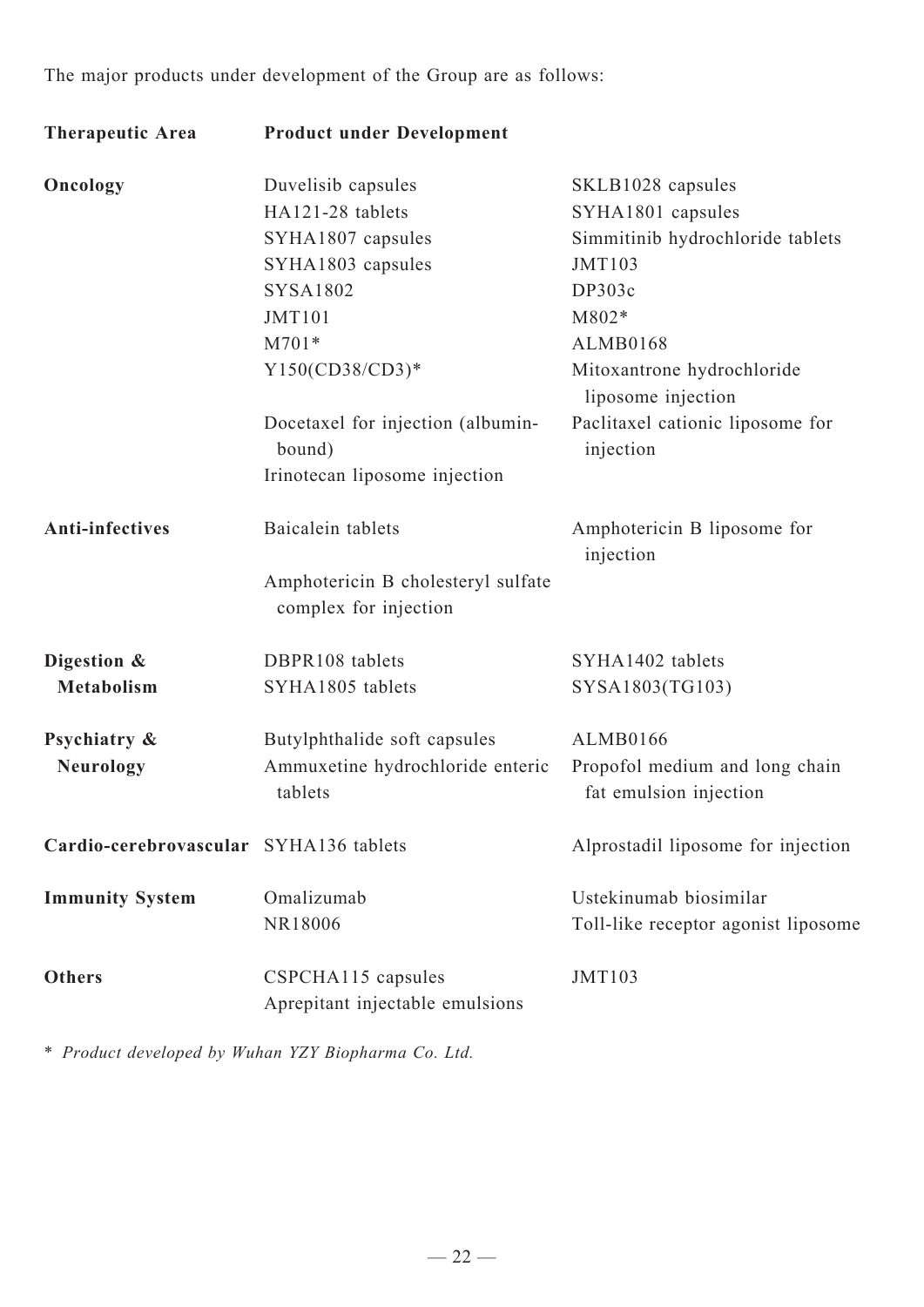The Group's R&D innovation capabilities and projects have received great support from the government. The projects receiving government funding support since the beginning of this year include: 16 major scientific and technological projects for the "13th Five-Year" major new drug innovation projects, 10 scientific and technological plan projects in Hebei Province, 8 scientific and technological plan projects in Shijiazhuang City and a number of high-tech zone policy support projects. In the first half year, government funding received amounted to approximately RMB60 million.

The Group also attaches great importance to the protection of intellectual property rights and actively files patent applications for its research and development projects. Since the beginning of the year, the Group has filed 102 patent applications (70 domestic and 32 overseas) and received 54 authorisations (43 domestic and 11 overseas).

In the three years ahead, the Group is expected to launch more than 50 new products, over 15 of which will be key products with a market potential exceeding RMB1 billion each, providing strong support for the high quality growth of the Group in the future.

# **FINANCIAL REVIEW**

## **Results**

|                                     | For the six months<br>ended 30 June |                |           |
|-------------------------------------|-------------------------------------|----------------|-----------|
|                                     |                                     |                |           |
|                                     | 2020                                | 2019           | Change    |
|                                     | <b>RMB'000</b>                      | <b>RMB'000</b> |           |
| Revenue:                            |                                     |                |           |
| Finished drugs                      | 10,231,025                          | 8,766,117      | $+16.7\%$ |
| Vitamin C                           | 1,004,964                           | 1,157,854      | $-13.2\%$ |
| Antibiotics                         | 478,020                             | 531,272        | $-10.0\%$ |
| Others                              | 875,588                             | 722,753        | $+21.1%$  |
| Total                               | 12,589,597                          | 11,177,996     | $+12.6%$  |
| Operating profit                    | 2,618,639                           | 2,339,895      | $+11.9%$  |
| Operating profit margin             | 20.8%                               | 20.9%          |           |
| Profit attributable to shareholders | 2,313,996                           | 1,878,284      | $+23.2%$  |

Finished drug business is the major growth driver to the Group, with sales increasing by 16.7% to RMB10,231 million in the current period. Key products such as NBP, Xuanning, Duomeisu, Jinyouli and Keaili continued to maintain robust growth.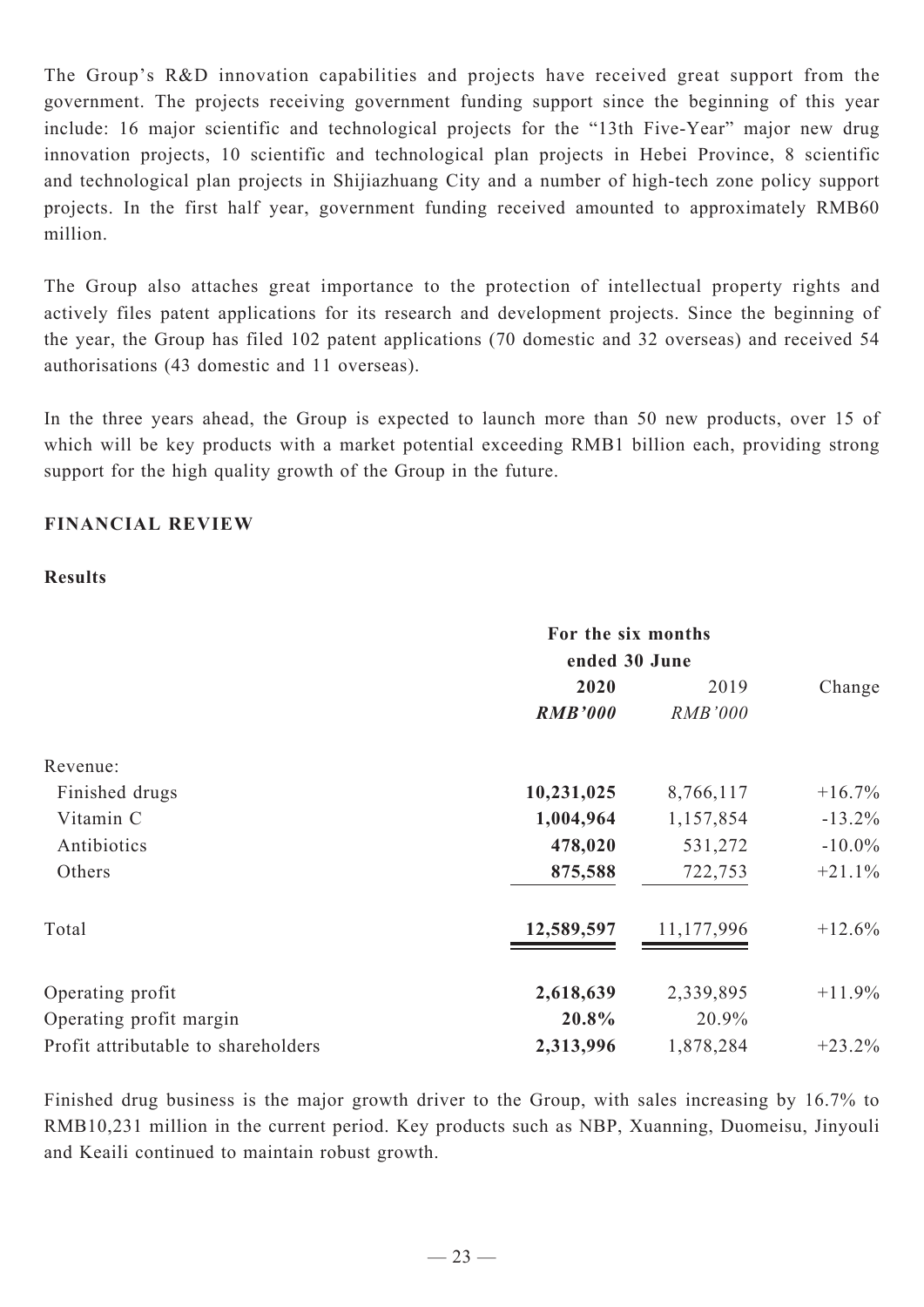Operating profit margin slightly decreased from 20.9% in the first half of 2019 to 20.8% in the current period. It is the mixed results of the following factors: (i) higher proportion of sales from key finished drug products which have a higher profit margin; (ii) higher selling expense to revenue ratio of the finished drug business in the current period resulting from the Group's increased efforts in market development; (iii) higher ratio of research and development expense to revenue of finished drug business; and (iv) lower average selling prices of Vitamin C products as compared with the same period of last year.

## **Selling and Distribution Expenses**

Selling and distribution expenses amounted to RMB4,876 million for the current period as compared to RMB4,227 million in the corresponding period last year. The increase in selling and distribution expenses was primarily attributable to (i) continued expansion of sales force of the finished drug business; (ii) increased efforts in marketing and academic promotion for key and newly launched finished drug products.

#### **Administrative Expenses**

Administrative expenses amounted to RMB561 million in the current period as compared to RMB383 million in the corresponding period last year. The increase in administrative expenses was primarily attributable to the expansion of the scale of operation of the Group and the administrative function.

#### **Research and Development Expenses**

R&D expenses amounted to RMB1,452 million in the current period as compared to RMB942 million in the corresponding period last year. The increase in R&D expenses was primarily attributable to (i) increased number of drug candidates under development; (ii) increased spending on ongoing and newly initiated clinical trials; and (iii) increased spending on quality and efficacy consistency evaluation of generic drugs.

## **Liquidity and Financial Position**

For the first half of 2020, the Group's operating activities generated a cash inflow of RMB2,429 million (first half of 2019: RMB1,599 million). Average turnover period of trade receivables (ratio of balance of trade receivables to sales, inclusive of value added tax for sales in China) increased from 35 days in 2019 to 39 days in the current period. Average turnover period of inventories (ratio of balance of inventories to cost of sales) decreased from 149 days in 2019 to 121 days in the current period. Current ratio of the Group was 2.1 as at 30 June 2020, slightly lower than 2.2 half year ago. Capital expenditure for the current period amounted to RMB746 million, which were mainly spent to construct production capacities and improve production efficiency.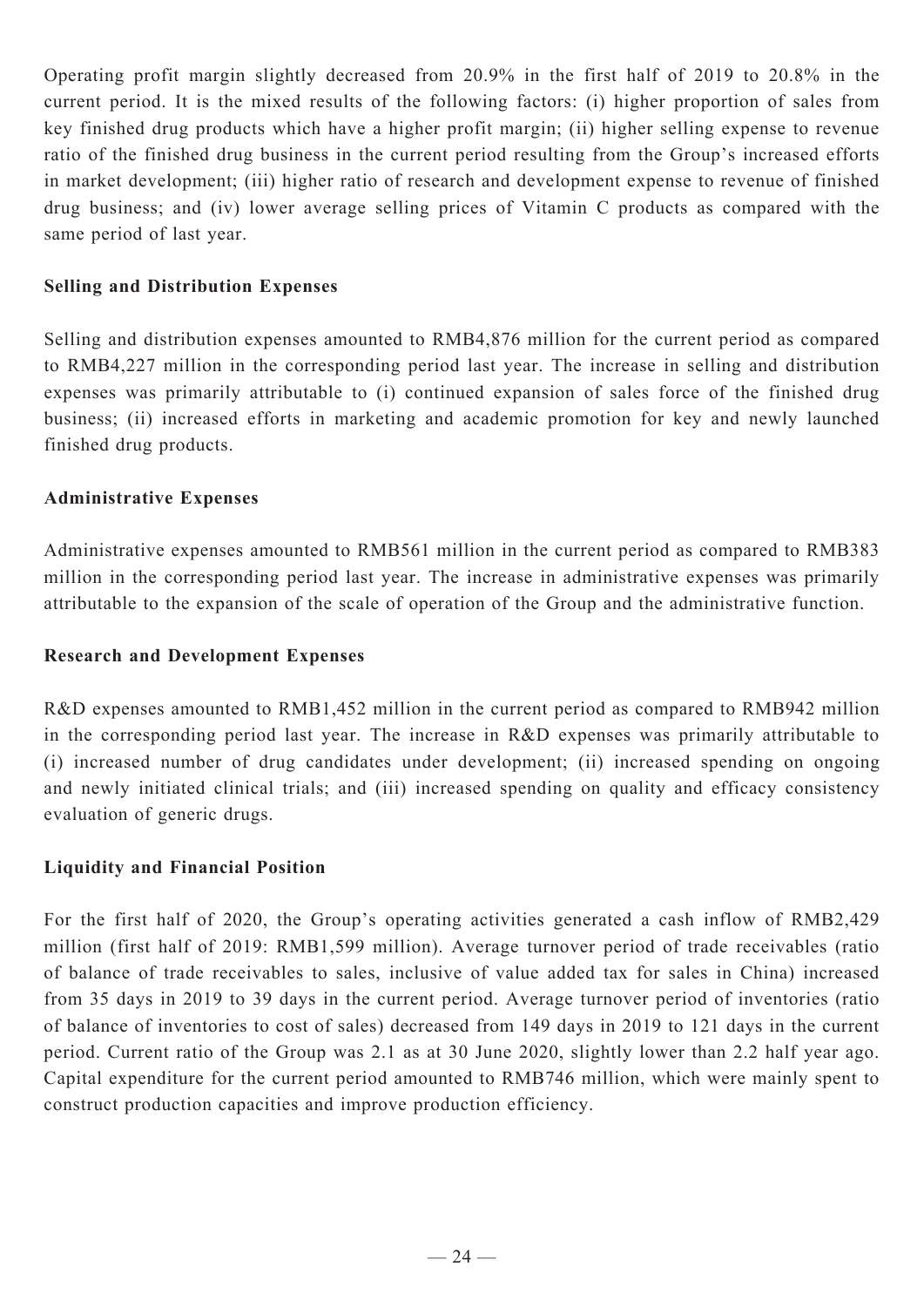The Group's financial position remained solid. As at 30 June 2020, the Group's bank balances and cash amounted to RMB5,948 million (31.12.2019: RMB4,118 million); structured bank deposits amounted to RMB1,536 million (31.12.2019: RMB1,838 million); and bank borrowings amounted to RMB99 million (31.12.2019: RMB23 million).

All of the Group's borrowings are denominated in Renminbi. The Group's sales revenue are denominated in Renminbi for domestic sales in China and in US dollars for export sales. The Group manages its foreign exchange risks by closely monitoring its foreign exchange exposures and mitigating the impact of foreign currency fluctuations by using appropriate hedging arrangements when considered necessary.

# **Pledge of Assets**

As at 30 June 2020, restricted bank deposits and structured bank deposits of RMB118 million (31.12.2019: RMB195 million) in total have been pledged to secure certain banking facilities of the Group.

# **Employees**

As at 30 June 2020, the Group had approximately 17,292 employees. The majority of them are employed in mainland China. The Group will continue to offer competitive remuneration packages, share options, share awards and bonuses to staff based on the performance of the Group and individual employee.

# **CORPORATE GOVERNANCE**

The Company has complied with all the code provisions in the Corporate Governance Code (the "Code") contained in Appendix 14 of the Rules Governing the Listing of Securities on The Stock Exchange of Hong Kong Limited (the "Listing Rules") throughout the six months ended 30 June 2020 except the deviation from code provision A.2.1 as set out below.

Code provision A.2.1 of the Code stipulates that the roles of chairman and chief executive officer should be separate and should not be performed by the same individual. Mr. Cai Dongchen, the Company's Chairman, has also assumed the role as the chief executive officer of the Company. The Company believes that vesting both roles in Mr. Cai will allow for more effective planning and execution of business strategies. As all major decisions are made in consultation with members of the Board, the Company believes that there is adequate balance of power and authority in place.

## **REVIEW OF INTERIM RESULTS**

The interim results have been reviewed by the external auditor and audit committee of the Company.